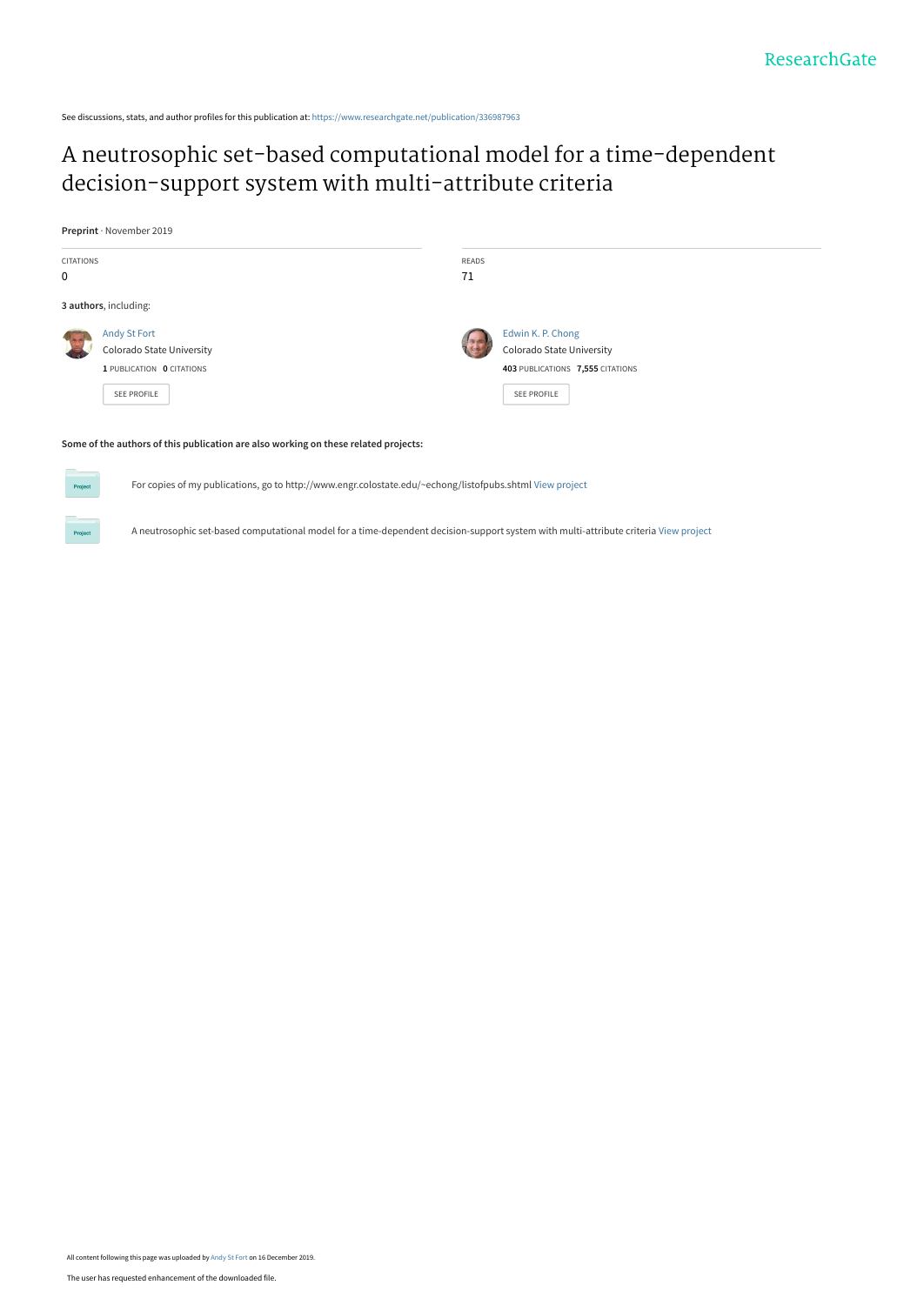

**A neutrosophic set-based computational model for a time-dependent decision-support system with** ISSN 1751-8644 doi: 0000000000 www.ietdl.org

*Andy St. Fort*<sup>1</sup> *Edwin K. P. Chong*<sup>1</sup>

**multi-attribute criteria**

<sup>1</sup> *Department of Systems Engineering, Colorado State University, Fort Collins, Colorado 80523, U.S.A. \* E-mail: astfort@rams.colostate.edu*

**Abstract:** We present a neutrosophic set-based model for a time-dependent decision-support system (DSS) with multi-attribute criteria decision-making. Such a DSS includes multiple conflicting objectives, having strategies spanning over several discrete time periods. In this paper, we utilize the concept of neutrosophic sets and some of its operations to develop a computational model that captures decision trees with various imprecise preferences for a time-dependent DSS. Given a time-dependent DSS with N objectives spanning over discrete time periods t ranging from  $t_0$  to  $t_n$ , we use a set of m attributes, denoted by variables  $a_1,\ldots,a_m,$  where each variable  $a_{k_t}$   $(k=1,\ldots,m),$  for each  $t\in[t_0,t_n],$  is described by a triplet variable  $x_k\big(\tau_{k_t},i_{k_t},f_{k_t}\big),$  where the terms  $\tau_{k_t},\,i_{k_t},$  and  $f_{k_t}$  represent degrees of truthfulness membership, indeterminacy membership, and falsity membership for attribute  $a_{k_t}$  at time t, respectively. We then define a set of  $m$  time-dependent vectors of imprecise consequences  $S_q$ corresponding to a set of strategies derived from the membership of each attribute  $a_{k_t}.$  We provide an example to illustrate our model. For each time  $t$ , we normalize the set of imprecise consequences to define the weighted values for each attribute. We proceed with an interpretation and a sensitivity analysis of the normalized imprecise consequences and derive a ranking process of strategies at each time  $t$ . As a result, the model presents the decision maker with a set of strategies ranked based on the neutrosophic values of each corresponding attribute at each time t.

## **1 Introduction**

## *1.1 Computational modeling in decision-support systems*

The challenges of decision-making in complex problems that are rapidly changing and not easily specified in advance have led to the development of model-driven decision-support systems (DSSs) [1]. Model-driven DSSs are complex systems in which a set of specific required data (or attributes) are carefully studied and analyzed to develop multiple sets of strategies, which allows the decision maker to select the most efficient set of strategies that achieves a predefined set of objectives. Model-driven DSSs have evolved over the past three decades from simple model-oriented systems to advanced multi-function entities [2]. This stems from the continuous evolution of the necessary computational modeling required to solve most of these challenges. As a result, the growing need for decision support in such problems has shaped most DSS models to be robustly designed specifically to [3] [4] [5]:

1. facilitate dynamic decision processes through the use of a series of attributes to develop a set of strategies.

(a) Interdependency between each of the attributes and their consequent strategies is accounted for and supported.

(b) Each strategy is then capable of affecting future attributes and/or strategies at some later time.

2. support rather than just automate decision-making.

(a) Some DSS models will make decisions based on predefined rules in the environment where the DSS operates. However, in the most complex situations, many of those rules may not be as relevant as originally thought. Thus, the best DSS models are also capable of presenting the decision maker with relevant information about each strategy and how it aligns with the corresponding objective(s). In the end, the decision maker will select the best set of strategies.

3. be able to respond quickly to the changing needs of decision makers.

(a) DSS models must support a body of knowledge for the DSS [4] [5] that is capable of record keeping, presenting information on an ad hoc basis in both standardized and customized reports, selecting a desired subset of stored strategies for either presentation or for deriving new strategies, and interacting directly with a decision maker in such a way that the user has a flexible choice and sequence of knowledge-management activities [5] [6].

In light of the stated specifications above, efficient model-driven DSSs serve as critical tools for the decision maker, in that they facilitate them with the ability to select the best strategies based on any given set of attributes in the present, foresee consequences in the future, and present ad hoc information on each strategy's alignment with each of the given objectives at any given time. Moreover, in more complex situations (e.g., when the problem contains multiple conflicting objectives spanning over several discrete time periods  $t$  $(t \in [t_0, t_n])$  and a predefined set of attributes along with their respective weights and uncertainty are allowed to change over time), model-driven DSSs have been developed to help identify optimal strategies by using *interactive multi-objective simulated annealing* [1] or *imprecise multi-attribute additive modeling* [7]. In both cases, each attribute is assigned an absolute weight value so that at each point in time, the decision maker is able to evaluate its importance or preference over other attributes at that point in time. In contrast, each attribute can also be set to a different weight value at each time  $t$  ( $t \in [t_0, t_n]$ ) as more data become available [8]. Either way, it becomes very difficult to assess each attribute (by the decision maker's preference, the attribute's importance, or the attribute's relevance, at time  $t$ ) when presented with a sufficiently large number of attributes or time units within the  $[t_0, t_n]$  interval.

Consequently, since most multi-attribute DSS models use a finite but large number of attributes (time-dependent or not), we approach this problem using a neutrosophic set-based computational model, as described in more detail in Section 2. In the model, rather than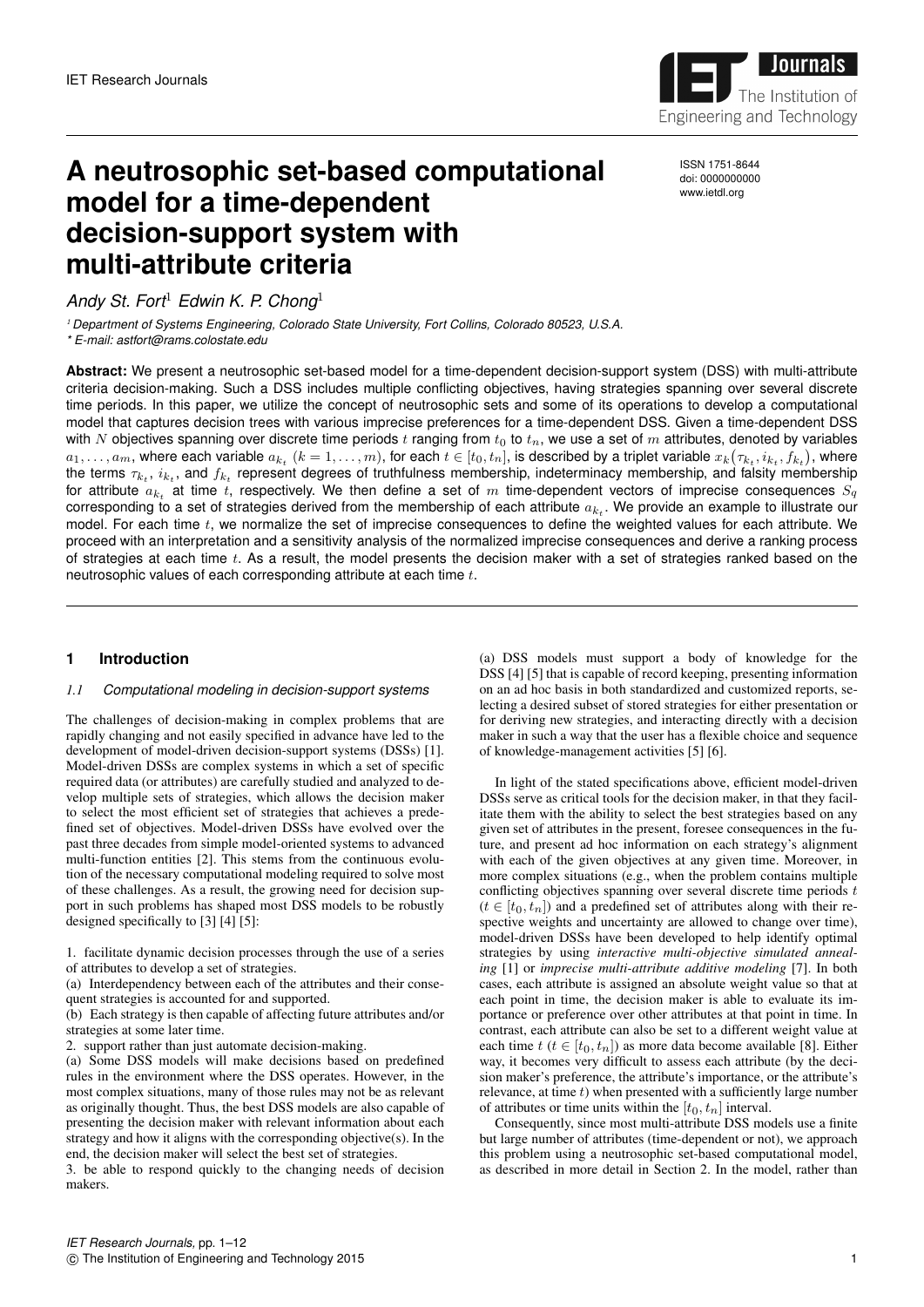restricting each individual attribute to a weighting value, we first define three categories of membership (truthfulness  $\tau$ , indeterminacy  $i$ , and falsity  $f$ ). Then, we assign each attribute a time-dependent triplet variable  $x(\tau_t, i_t, f_t)$ , denoting whether that attribute holds true, indeterminate, or false at time t. Finally, a strategy is developed based on the membership of that attribute at time  $t$ . This allows us to only specify what the membership of the attribute is at time  $t$ , and therefore enables us to bypass the need to evaluate each attribute individually by preference, importance, or relevance, at each time  $t$ , as mentioned above. Such a model is a neutrosophic set-based model, derived from the theory of neutrosophy. Subsection 1.2 highlights the main properties of neutrosophic logic and derived neutrosophic sets necessary for the development of this model.

## *1.2 Neutrosophic sets and neutrosophy*

Neutrosophic sets derive from *neutrosophy*. Neutrosophy and neutrosophic sets were both introduced by Smarandache in 1995 [9] [10] as a generalization of intuitionistic fuzzy logic [11] [12] and sets, respectively. Smarandache defined neutrosophy as the study of origins, nature, and scope of neutralities, as well as their interactions with different ideational spectra [9]. In other words, neutrosophy is the study of ideas and notions that are not true, nor false, but are said to be between true and false, neutral, indeterminate, unclear, vague, ambiguous, incomplete, contradictory, and so forth [13]. Thus, we describe a neutrosophic set as one where each element of the universe of discourse U has a degree of truth, indeterminacy, and falsity, respectively. The degrees of truth, indeterminacy, and falsity are called *neutrosophic components*. Each neutrosophic component lies in a non-standard, *infinitesimal unit (hyperreal) interval* [14], denoted  $]$ <sup>-</sup>0, 1<sup>+</sup>[. Thus, unlike intuitionistic fuzzy sets, there is no constraint between the degree of truth, the degree of indeterminacy, and the degree of falsity in neutrosophic sets. Moreover, in neutrosophic sets, the sum of the scalar neutrosophic components (denoted  $n_{n.s.}$ ) does not necessarily equal to 1. For example, assuming that  $\tau, i, f \in ]-0, 1^+]$  are the degrees of truthfulness, indeterminacy, and falsity, respectively, the sum  $n_{n,s} = \tau + i + f$  can be any number between 0 and 3. This leads to the two main distinctions between neutrosophic sets and intuitionistic fuzzy sets, which are (a) in neutrosophic sets,  $n_{n.s.}$  can be any number in the range 0 and 3 in order to allow for the characterization of incomplete information while for intuitionistic fuzzy sets,  $n_{n,s}$  is exactly equal to 1; and (b) in neutrosophic sets, we use the non-standard interval  $]^{-0, 1^+}$  for each of the neutrosophic components to differentiate between absolute membership (denoted by  $1^+$ ) and relative membership (denoted by 1), while the standard interval  $[0, 1]$  is used in intuitionistic fuzzy sets [9]. Since decision-making involves the analysis of a finite set of alternatives described in terms of evaluative criteria, neutrosophic sets can be useful in the development of DSS models. To this end, we define the general concepts and operations on neutrosophic sets.

*1.2.1 General concepts of neutrosophic sets:* We now introduce precise definitions of concepts, terminology, and notation in neutrosophic set theory. These are standard and follow those of Smarandache [10] [13].

Definition 1.1. *(Neutrosophic set) [10] Let* A *be a subset of the universe of discourse* U*. We say that* A *is a neutrosophic set if there are three functions,*  $T_A : \mathbb{U} \to ]-0, 1^+[$ ,  $I_A : \mathbb{U} \to ]-0, 1^+[$ , and  $F_A: \mathbb{U} \rightarrow ]-0,1^+[$ , that assign the truthfulness, indeterminacy, *and falsity values of each*  $x \in \mathbb{U}$ *. In other words, to say that* A *is a neutrosophic set is to say that for each*  $x \in \mathbb{U}$ *, there are three numbers:*  $\tau = T_A(x)$ *,*  $i = I_A(x)$ *, and*  $f = F_A(x)$ *. To simplify, we simply write*  $x(\tau, i, f) \in A$ .

We caution the reader not to misinterpret the notation  $x(\tau, i, f)$ to denote a *function* of  $\tau$ , *i*, and *f*. Instead, given  $x \in \mathbb{U}$ , we write the parenthesized triple  $(\tau, i, f)$  next to it to indicate that these are the neutrosophic components of  $x$  (with respect to  $A$ , which must be included as part of the notation  $x(\tau, i, f) \in A$ ).

Definition 1.2. *(Complement) [9] Given a neutrosophic set* A*, we* define the complement of A, denoted  $A<sup>c</sup>$ , as the neutrosophic set with the property that  $x(1 - \tau_A, 1 - i_A, 1 - f_A) \in A^c$  if and only  $if x(\tau_A, i_A, f_A) \in A$ .

**Definition 1.3.** *(Containment) Given neutrosophic sets*  $A_1$  *and*  $A_2$ *, we write*  $A_1 \subseteq A_2$  *if for all*  $x(\tau_{A1}, i_{A1}, f_{A1}) \in A_1$  *and*  $x(\tau_{A2}, i_{A2}, f_{A2}) \in A_2$ 

$$
\tau_{A_1} \le \tau_{A_2};\tag{1}
$$

$$
f_{A_1} \ge f_{A_2}.\tag{2}
$$

**Definition 1.4.** *(Union) Given neutrosophic sets*  $A_1$  *and*  $A_2$ *, for*  $all x(\tau_{A1}, i_{A1}, f_{A1}) \in A_1$  *and*  $x(\tau_{A2}, i_{A2}, f_{A2}) \in A_2$ *, the neutrosophic components of* x *with respect to the union*  $A_3 = A_1 \cup A_2$  *are defined by*

$$
\tau_{A_3} = \tau_{A_1} + \tau_{A_2} - \tau_{A_1} \times \tau_{A_2};\tag{3}
$$

$$
i_{A_3} = i_{A_1} + i_{A_2} - i_{A_1} \times i_{A_2};\tag{4}
$$

$$
f_{A_3} = f_{A_1} + f_{A_2} - f_{A_1} \times f_{A_2}.
$$
 (5)

**Definition 1.5.** *(Intersection) Given neutrosophic sets*  $A_1$  *and*  $A_2$ *, for all*  $x(\tau_{A1}, i_{A1}, f_{A1}) \in A_1$  *and*  $x(\tau_{A2}, i_{A2}, f_{A2}) \in A_2$ *, the neutrosophic components of* x *with respect to the intersection*  $A_3 = A_1 \cap A_2$  *are defined by* 

$$
\tau_{A_3} = \tau_{A_1} \times \tau_{A_2};\tag{6}
$$

$$
i_{A_3} = i_{A_1} \times i_{A_2};\tag{7}
$$

$$
f_{A_3} = f_{A_1} \times f_{A_2}.\tag{8}
$$

Definition 1.6. *(Single-valued neutrosophic set) [9] [15] Let* U ⊂ U *be a space of points (or objects) with a generic element* x*. Given a neutrosophic set* A*, we say that* A *is a single-valued neutro*sophic set (SVNS), denoted  $A(x) = \{ \langle x : \tau, i, f \rangle, x \in U \}$ , if for all  $x(\tau, i, f) \in A$ ,  $\tau$ , *i*, and *f* are all in the standard interval [0, 1].

For a SVNS, there is no restriction on the sum  $n_{n,s}$ , which may be as low as 0 and as high as 3. Moreover, we caution the reader not to confuse the notation  $x(\tau_A, i_A, f_A) \in A$  with  $A(x) =$  $\{\langle x : \tau, i, f \rangle, x \in U\}.$  The former is the standard representation of a given neutrosophic set  $A$  while the latter denotes that  $A$  is a SVNS [10] (see Definitions 1.1 and 1.6).

*1.2.2 Set-theoretic operations on SVNSs:* The following definitions highlight the set-theoretic operations on SVNSs.

**Definition 1.7.** [15] Given a SVNS  $A(x) = \{ \langle x : \tau_A, i_A, f_A \rangle, x \in$  $U$ , we define the following:

1. The complement of  $A$ , denoted  $A<sup>c</sup>$ , is given by

$$
A^{c}(x) = \{ \langle x : f_{A}, 1 - i_{A}, \tau_{A} \rangle, x \in U \}.
$$
 (9)

2. *For*  $\lambda > 0$ *, we have* 

$$
\lambda \times A(x) = \{ \langle x : 1 - (1 - \tau_A)^{\lambda}, i_A^{\lambda}, f_A^{\lambda} \rangle, x \in U \};
$$
\n
$$
A^{\lambda}(x) = \{ \langle x : \tau_A^{\lambda}, 1 - (1 - i_A)^{\lambda}, 1 - (1 - f_A)^{\lambda} \rangle, x \in U \}.
$$
\n
$$
(11)
$$

**Definition 1.8.** [9] [15] [16] Given two SVNSs  $A_1(x) = \{ \langle x :$  $\{\tau_{A_1}, i_{A_1}, f_{A_1}\}, x \in U\}$  and  $A_2(x) = \{\langle x : \tau_{A_2}, i_{A_2}, f_{A_2}\rangle, x \in X\}$  $U$ , we define the following:

1.  $A_1 \subseteq A_2$ , if and only if

$$
\tau_{A_1} \le \tau_{A_2}, i_{A_1} \ge i_{A_2}, f_{A_1} \ge f_{A_2}.\tag{12}
$$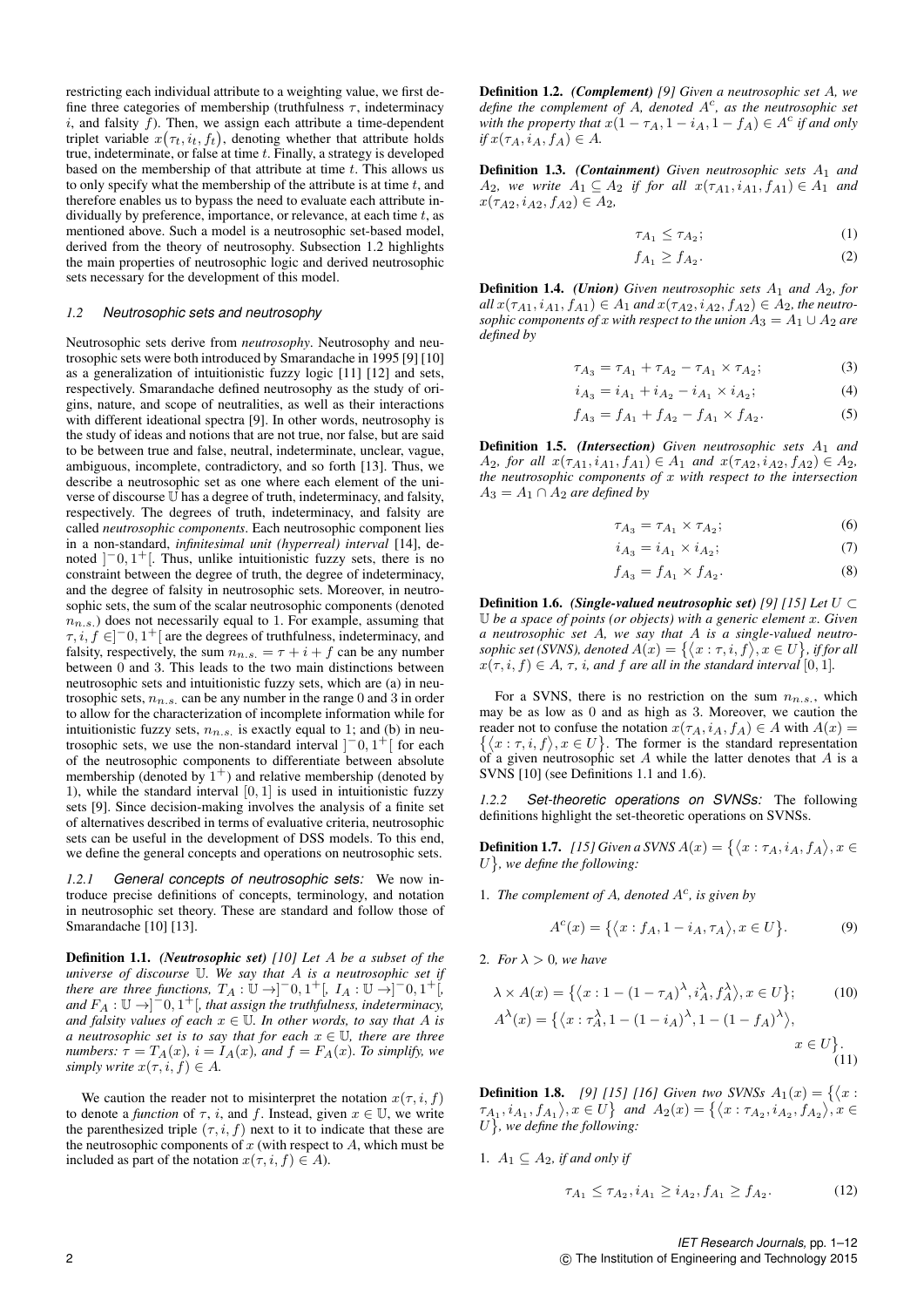2.  $A_1 = A_2$ , *if and only if* 

$$
\tau_{A_1} = \tau_{A_2}, i_{A_1} = i_{A_2}, f_{A_1} = f_{A_2}.\tag{13}
$$

3.  $A_3 = A_1 ∪ A_2$  *is defined by* 

$$
A_3(x) = \{ \langle x : \max(\tau_{A_1}, \tau_{A_2}), \min(i_{A_1}, i_{A_2}), \n\min(f_{A_1}, f_{A_2}) \rangle, x \in U \}.
$$
\n(14)

4.  $A_3 = A_1 \cap A_2$  *is defined by* 

$$
A_3(x) = \{ \langle x : \min(\tau_{A_1}, \tau_{A_2}), \max(i_{A_1}, i_{A_2}),
$$

$$
\max(f_{A_1}, f_{A_2}) \rangle, x \in U \}.
$$
 (15)

5.  $A_3 = A_1 + A_2$  *is defined by* 

$$
A_3(x) = \{ \langle x : \tau_{A_1} + \tau_{A_2} - \tau_{A_1} \tau_{A_2}, i_{A_1} i_{A_2}, f_{A_1} f_{A_2} \rangle, x \in U \}.
$$
 (16)

6.  $A_3 = A_1 \times A_2$  *is defined by* 

$$
A_3(x) = \left\{ \langle x : \tau_{A_1} \tau_{A_2}, i_{A_1} + i_{A_2} - i_{A_1} i_{A_2}, \right.\n\qquad (17)
$$
\n
$$
f_{A_1} + f_{A_2} - f_{A_1} f_{A_2} \rangle, x \in U \right\}.
$$

**Definition 1.9.** [15] Given a SVNS  $A(x) = \{ \langle x : \tau_A, i_A, f_A \rangle, x \in$ U $\}$ , the score function  $\sigma_A: U \to [0,1]$ , accuracy function  $\alpha_A:$  $U \rightarrow [-1, 1]$ *, and certainty function*  $v_A : U \rightarrow [0, 1]$  *of* A *are defined by*

$$
\sigma_A(x) = \frac{2 + \tau_A - i_A - f_A}{3};\tag{18}
$$

$$
\alpha_A(x) = \tau_A - f_A; \tag{19}
$$

$$
v_A(x) = \tau_A. \tag{20}
$$

**Definition 1.10.** [15] Given two SVNSs  $A_1(x) = \{ \langle x :$  $\{\tau_{A_1}, i_{A_1}, f_{A_1}\}, x \in U\}$  and  $A_2(x) = \{\langle x : \tau_{A_2}, i_{A_2}, f_{A_2}\rangle, x \in \mathbb{R}^d\}$  $U$ , we say that  $A_1$  *ranks higher than*  $A_2$ *, denoted*  $A_1 > A_2$ *, if*  $\tau_{A_1} > \tau_{A_2}$  and  $i_{A_1} + f_{A_1} < i_{A_2} + f_{A_2}$ . Conversely, we say that  $A_1$  *ranks lower than*  $A_2$ *, denoted*  $A_1 < A_2$ *, if*  $\tau_{A_1} < \tau_{A_2}$  *and*  $i_{A_1} + f_{A_1} > i_{A_2} + f_{A_2}.$ 

**Remark 1.** *Given two SVNSs*  $A_1(x) = \{ \langle x : \tau_{A_1}, i_{A_1}, f_{A_1} \rangle, x \in$ U } and  $A_2(x) = \{ \langle x : \tau_{A_2}, i_{A_2}, f_{A_2} \rangle, x \in U \}$ , the following *hold true:*

1. *If*  $\sigma_{A_1}(x) > \sigma_{A_2}(x)$ , then  $A_1 > A_2$ . 2. If  $\sigma_{A_1}(x) = \sigma_{A_2}(x)$  and  $\alpha_{A_1}(x) > \alpha_{A_2}(x)$ , then  $A_1 > A_2$ . 3. If  $\sigma_{A_1}(x) = \sigma_{A_2}(x)$ ,  $\alpha_{A_1}(x) = \alpha_{A_2}(x)$ , and  $v_{A_1}(x)$  $v_{A_2}(x)$ *, then*  $A_1 > A_2$ *.* 4. If  $\sigma_{A_1}(x) = \sigma_{A_2}(x)$ ,  $\alpha_{A_1}(x) = \alpha_{A_2}(x)$ , and  $v_{A_1}(x) =$  $v_{A_2}(x)$ *, then*  $A_1 = A_2$ *.* 

We provide the following explanations for the claims in Remark 1:

1. Using equation (18), let  $i_{A_1} + f_{A_1} = b_1$  for  $A_1$  and  $i_{A_2}$  +  $f_{A_2} = b_2$  for  $A_2$ ,  $\sigma_{A_1}(x) > \sigma_{A_2}(x)$  means that  $\tau_{A_1} - b_1 >$  $\tau_{A_2} - b_2$ . We agree that  $\tau_{A_1} \ge \tau_{A_2}$  and  $b_1 \le b_2$ . It is easy to see that at a minimum,  $A_1 \geq A_2$ .

2. Using equation (19),  $\alpha_{A_1}(x) > \alpha_{A_2}(x)$  also means that  $\tau_{A_1}$  –  $f_{A_1} > \tau_{A_2} - f_{A_2}$ . Thus,  $\tau_{A_1} \geq \tau_{A_2}$  and  $f_{A_1} \leq f_{A_2}$  leads to  $A_1 \geq A_2$ , at least.

3. Letting  $i_{A_1} + f_{A_1} = b_1$  for  $A_1$  and  $i_{A_2} + f_{A_2} = b_2$  for  $A_2$ , we know that  $b_1 = b_2$ , and  $\tau_{A_1} - f_{A_1} = \tau_{A_2} - f_{A_2}$ . However, with  $v_{A_1}(x) > v_{A_2}(x)$ , then  $\tau_{A_1} > \tau_{A_2}$ . Thus,  $A_1 > A_2$ .

4. Letting  $i_{A_1} + f_{A_1} = b_1$  for  $A_1$  and  $i_{A_2} + f_{A_2} = b_2$  for  $A_2$ , having  $b_1 = b_2$ ,  $\tau_{A_1} - f_{A_1} = \tau_{A_2} - f_{A_2}$ , and  $\tau_{A_1} = \tau_{A_2}$ , then  $A_1 = A_2$  (see equation (13)).

**Remark 2.** The zero set, denoted  $0_{\mathbb{N}}$ , is defined by  $0_{\mathbb{N}}(x) = \{ \langle x :$  $(0,1,1), x \in U$ . For all  $x \in U$ ,  $\sigma_{0_N}(x) = 0$ ,  $\alpha_{0_N}(x) = -1$ , and  $v_{0_{\mathbb{N}}}(x) = 0.$ 

The claim in Remark 2 is easy to show (see Definition 1.9).

Definition 1.11. *(Truth- and falsity-favorite) [9] Given a SVNS*  $A_1(x) = \{ (x : \tau_{A_1}, i_{A_1}, f_{A_1}), x \in U \}$ , the SVNS  $A_2$  is a

1. *truth-favorite of*  $A_1$  *and is denoted*  $A_2 = \Delta A_1$ *, if* 

$$
A_2(x) = \{ \langle x : \min(\tau_{A_1} + i_{A_1}, 1), 0, f_{A_1} \rangle, x \in U \}.
$$
 (21)

2. *falsity-favorite of*  $A_1$  *and is denoted*  $A_2 = \nabla A_1$ *, if* 

$$
A_2(x) = \{ \langle x : \tau_{A_1}, 0, \min(i_{A_1} + f_{A_1}, 1) \rangle, x \in U \}.
$$
 (22)

**Remark 3.** The complement of the zero set  $0_N$ , denoted  $0_N^c$ , is *defined by*  $0^c_N(x) = \{ (x : 1, 0, 0), x \in U \}$ . *Thus,*  $0_N \subset 0^c_N$ . *Furthermore,*  $0_N^{c^N}$  *is the complement of the false-favorite of*  $0_N^N$ , with  $\sigma_{0_{\rm N}^c}(x)=1$ ,  $\alpha_{0_{\rm N}^c}(x)=1$ , and  $\upsilon_{0_{\rm N}^c}(x)=1$ .

The claim in Remark 3 is easy to show (see Definitions 1.8, 1.9, and 1.11).

**Lemma 1.1.** *Given a SVNS*  $A(x) = \{ \langle x : \tau_A, i_A, f_A \rangle, x \in U \},\$ *we have*  $0_N \subseteq A$ .

*Proof:* This claim is a generalization of Remark 3. If A is a zero set, then  $A = 0_N$ . Otherwise, for all  $x \in U$ , it is clear that  $0 \le \tau_A$ ,  $1 \ge i_A$ , and  $1 \ge f_A$  for all  $\tau_A$ ,  $i_A$ ,  $f_A \in [0, 1]$  (see Definition 1.8, equation (12)). equation (12)).

## **2 Developing a DSS computational model using SVNSs**

## *2.1 Defining objectives and attributes*

Using set-theoretic operations on SVNSs, we now describe a model to support a finite number N of *objectives* over discrete time periods ranging from  $t_0$  to  $t_n$ . The set of N objectives are a predefined set of decision alternatives well-known to the decision maker. Additionally, each of the time periods represent an *objective level*. That is, at each  $t \in [t_0, t_n]$ , a specific set of *attributes* are used to develop a course of action (in other words, a *strategy*) to achieve a particular objective and to determine whether that strategy is suitable over those of other objectives at that level. Thus, having discrete time periods in  $[t_0, t_n]$  implies having  $n + 1$  objective levels. Since the objectives are spanned over  $t_0$  to  $t_n$ , the ratio

$$
m=\frac{N}{n+1}
$$

represents the number of attributes per objective level. The model supports the rearrangement of the given objectives into an *objective tree* [1] with  $n + 1$  objective levels matching the time interval  $[t_0, t_n]$ , as illustrated in Figure 1. Previous studies have been able to determine that an objective's importance can change over time based on how the decision maker perceives each objective and its alignment with the strategy developed for each attribute [1]; thus, the model also needs to take this finding into account. As a result, the model is designed to support  $m$  time-dependent attributes, denoted,  $a_1, \ldots, a_m$ , spanning over each  $t \in [t_0, t_n]$  (Figure 1). That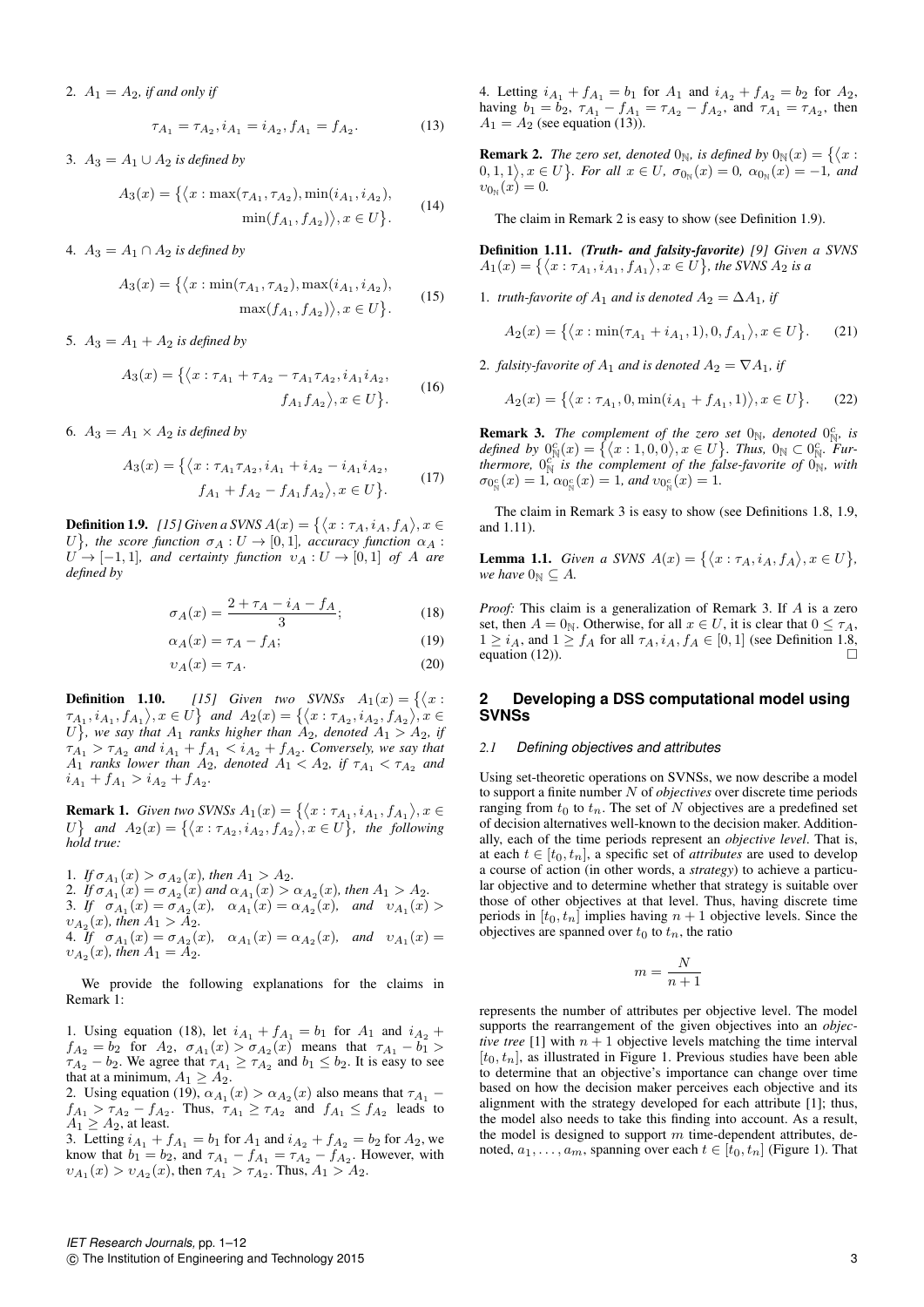

**Fig. 1**: Objective tree including time periods [1].

is, each  $a_{k_t}$ , with  $k \in [1, m]$ , is a tuple:

$$
a_{k_t} = \{a_{k_{t_0}}, \dots, a_{k_{t_n}}\}.
$$
 (23)

Each attribute's value at time  $t$ , i.e.,  $a_{k_t}$ , is determined based on the neutrosophic values assigned to that attribute. That is, we bypass the need to determine the relevance of attribute  $a_{k_t}$  at time t beforehand. The model requires specifying only whether  $a_{k_t}$  is true, indeterminate, or false at time t. Then, we define each  $a_{k_t}$  as a SVNS (see Definition 2.1). Ultimately, for this model, the subset  $U \subset \mathbb{U}$ defined earlier as a space of points or objects (from Definition 1.6) becomes the Cartesian product  $[1, m] \times [t_0, t_n]$  with a generic element  $x$ , and is reflected in equation (24). To this end, the first definition for the model is as follows:

Definition 2.1. *Given a non-empty set of* N *predefined objectives and* m time-dependent attributes, all spanning over  $[t_0, t_n]$ , for each  $t$  *time*  $t$  *and for each*  $k$ *, the attribute*  $a_{k_t}$  *is a SVNS and is defined by* 

$$
a_{k_t}(x) = \left\{ \langle x : \tau_{k_t}, i_{k_t}, f_{k_t} \rangle, x \in [1, m] \times [t_0, t_n] \right\},\tag{24}
$$

 $where \tau_{k_t}, i_{k_t}, f_{k_t} \in [0, 1], m \in \mathbb{N}^*, k \in [1, m], and t \in [t_0, t_n].$ 

**Lemma 2.1.** *For*  $k \in [1, m]$  *and*  $t \in [t_0, t_n]$ *,*  $a_{k_t}$  *is a non-zero set.* 

*Proof:* We provide the following explanations for this claim:

1. For  $k \in [1, m]$  and all  $t, 0_{\mathbb{N}} \subseteq a_{k_t}$  (see Lemma 1.1).

2. Let  $x_{\text{val}} \in U$ , where  $U = [1, m] \times [t_0, t_n]$ , for which we have two non-empty SVNSs  $a_{val_1}(x_{val}) = \{ \langle x_{val} :$  $\tau_{val_1}, i_{val_1}, f_{val_1} \rangle, x_{val} \in U$   $\} \subset a_{k_t}$  and  $a_{val_2}(x_{val}) = \{ \langle x_{val} :$  $\tau_{\text{val}_2}, i_{\text{val}_2}, f_{\text{val}_2} \rangle, x_{\text{val}} \in U \} \subset a_{k_t}$ . If there exist  $\lambda_1, \lambda_2 > 0$ such that  $\lambda_1 \times a_{\text{val}_1} + \lambda_2 \times a_{\text{val}_2} \subset a_{k_t}$ , then  $a_{k_t}$  is a non-zero set. From Definition 1.7, we know that

$$
\lambda_1 \times a_{\text{val}_1}(x_{\text{val}}) = \left\{ \left\langle x_{\text{val}} : 1 - (1 - \tau_{\text{val}_1})^{\lambda_1}, i_{\text{val}_1}^{\lambda_1}, \right.\right\}
$$
\n
$$
f_{\text{val}_1}^{\lambda_1} \rangle, x_{\text{val}} \in U \right\};
$$
\n
$$
\lambda_2 \times a_{\text{val}_2}(x_{\text{val}}) = \left\{ \left\langle x_{\text{val}} : 1 - (1 - \tau_{\text{val}_2})^{\lambda_2}, i_{\text{val}_2}^{\lambda_2}, \right.\right\}
$$
\n
$$
f_{\text{val}_2}^{\lambda_2} \rangle, x_{\text{val}} \in U \right\}.
$$
\n(26)

Thus, let  $a_{\text{val}} = \lambda_1 \times a_{\text{val}_1} + \lambda_2 \times a_{\text{val}_2}$ . We have

$$
a_{\text{val}}(x_{\text{val}}) = \left\{ \left\langle x_{\text{val}} : 1 - (1 - \tau_{\text{val}_1})^{\lambda_1} (1 - \tau_{\text{val}_2})^{\lambda_2}, \right.\right.\left. i_{\text{val}_1}^{\lambda_1} i_{\text{val}_2}^{\lambda_2}, f_{\text{val}_1}^{\lambda_1} f_{\text{val}_2}^{\lambda_2} \right\rangle, x_{\text{val}} \in U \right\}.
$$
\n(27)

We know that  $\tau_{val_1}$ ,  $i_{val_1}$ ,  $f_{val_1}$ ,  $\tau_{val_2}$ ,  $i_{val_2}$ ,  $f_{val_2} \in [0,1]$ , thus for any  $\lambda_1, \lambda_2 > 0$ , we have  $0 \le i_{\text{val}_1}^{\lambda_1} i_{\text{val}_2}^{\lambda_2} \le 1$  and  $0 \le f_{\text{val}_1}^{\lambda_1} f_{\text{val}_2}^{\lambda_2} \le$ 1. Furthermore,  $1 - \tau_{val_1} \le 1$  implies that  $(1 - \tau_{val_1})^{\lambda_1} \le 1$ . The same applies for  $(1 - \tau_{\text{val}_2})^{\lambda_2}$ . As a result,  $0 \le 1 - (1 (\tau_{\text{val}_1})^{\lambda_1} (1 - \tau_{\text{val}_2})^{\lambda_2} \le 1$  for any  $\lambda_1, \lambda_2 > 0$ . Now, since with  $x_{\text{val}} \in U$ , and  $a_{\text{val}_1}$ ,  $a_{\text{val}_2} \subset a_{k_t}$ , then  $a_{\text{val}} \subset a_{k_t}$  for all  $x_{\text{val}} \in U$ . 3. Let  $a_{val_1} \cap a_{val_2} \subset a_{k_t}$ . If  $a_{val_1} \cap a_{val_2} = 0$ <sub>N</sub>, then condition 1 applies. Otherwise,

$$
[a_{\text{val}_1} \cap a_{\text{val}_2}](x_{\text{val}}) = \left\{ \langle x_{\text{val}} : \min(\tau_{\text{val}_1}, \tau_{\text{val}_2}),
$$
  

$$
\max(i_{\text{val}_1}, i_{\text{val}_2}), \max(f_{\text{val}_1}, f_{\text{val}_2}) \rangle, x_{\text{val}} \in U \right\}.
$$
 (28)

Since  $a_{\text{val}_1}, a_{\text{val}_2}$  are non-empty sets, then  $a_{\text{val}_1} \cap a_{\text{val}_2}$  from equation (28) is a non-empty set, stemming from the fact that the values  $\min(\tau_{val_1}, \tau_{val_2})$ ,  $\max(i_{val_1}, i_{val_2})$ , and  $\max(f_{val_1}, f_{val_2})$ exist. Then,  $a_{val_1} \cap a_{val_2} \subset a_{k_t}$  implies that  $a_{k_t}$  is a non-empty set.

As a result, for all k and t,  $a_{k_t}$  is a non-zero set.

In decision-making, to achieve defined objectives, one or more strategies are developed. Those strategies are developed using attributes that relate each objective with defined checkpoints such as when to take a course of action and when to assess whether the objective(s) has/have been met. We apply this idea in the model. Each SVNS  $a_{k_t}$ 's neutrosophic component values are used to determine a set of strategies. However, as we often encounter, strategies can be difficult to assess quantitatively. Therefore, the set of strategies is characterized by a set of *strategy consequences* that allows us to utilize the neutrosophic values from each  $a_{k_t}$  and derive a vector of intervals containing time-dependent *consequence values* for each  $a_{k_t}$ . We describe the obtained time-dependent consequence values as *imprecise consequences*. This stems from the fact that the set of strategies developed are based on neutrosophic values that encompass unclear, ambiguous, or incomplete knowledge of each attribute at time t. The decision maker will then assess each attribute based on the imprecise consequence for that attribute. Last, it is worth noting that this model does not manipulate or make changes to the objectives; any manipulation/assessment other than rearrangement of attributes into an objective tree is left to the decision maker.

From Definition 2.1 and Lemma 2.1, it is possible to rank attributes using the score function, compare attributes using the accuracy function, and determine the likelihood of an attribute using the certainty function (see Definition 1.9). In doing so, we are also able to derive strategy consequences from attributes. The next subsection introduces the definitions for strategies and their consequences.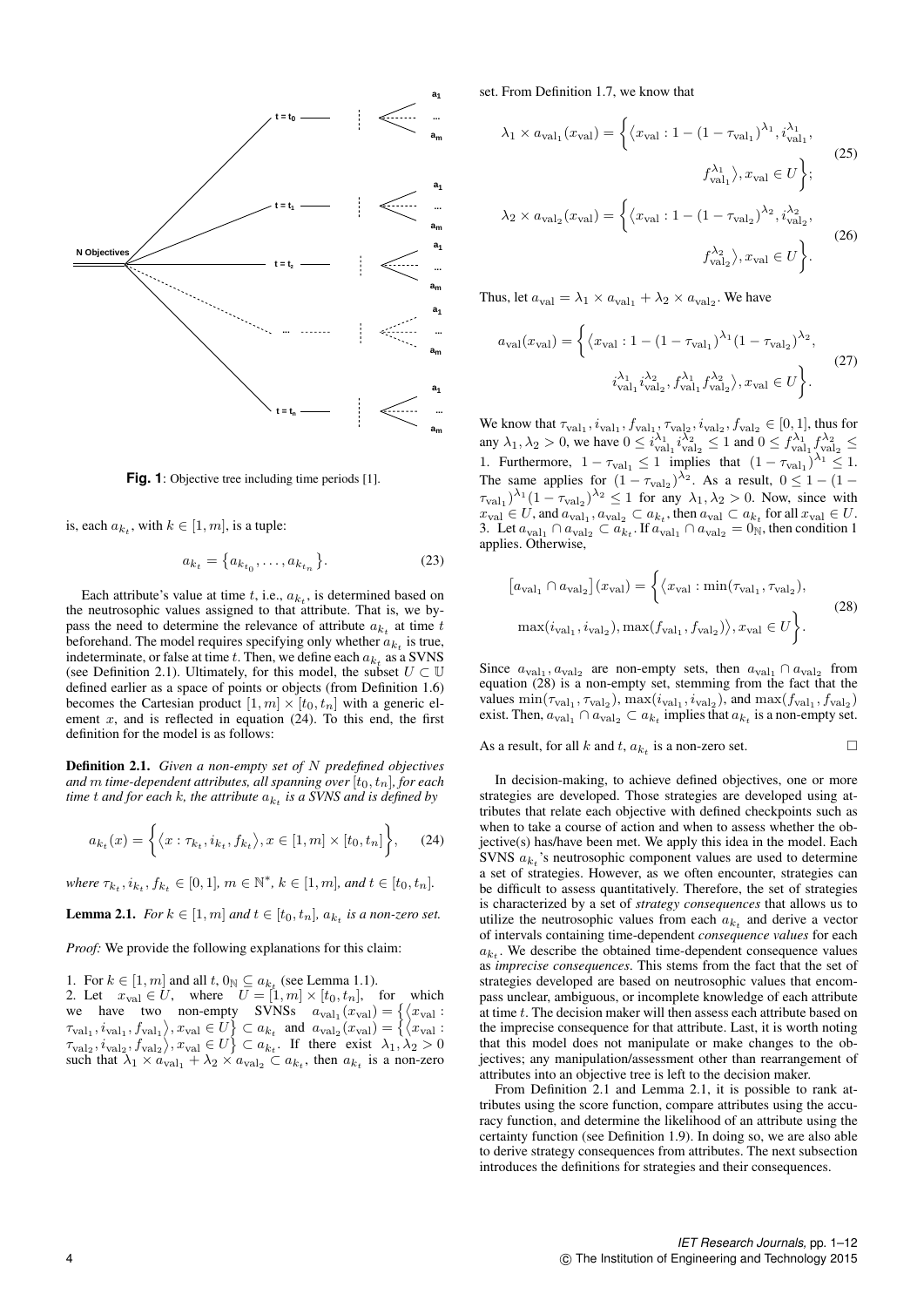## *2.2 Defining consequences of strategies*

Definition 2.2. *Given a non-empty set of* N *predefined objectives* and  $m$  time-dependent attributes represented by the SVNS  $a_{k_t}(x) = \{ \langle x : \tau_{k_t}, i_{k_t}, f_{k_t} \rangle, x \in [1, m] \times [t_0, t_n] \}$ , let *S* be the set of availand m time-dependent attributes represented by the SVNS  $a_{k_{\tau}}(x) =$  $\dot{a}$ ble strategies derived from all  $a_{k_t}.$  At time  $t$ , the set  $S_q$  of imprecise *consequences of such strategies is a stream defined by a vector of*  $imprecise\ consequences,\ denoted\  $s_{q_k}(t)$ . Thus, we write the set of$ *imprecise consequences as*

$$
S_q = \{s_{q_1}(t), \dots, s_{q_m}(t)\};\tag{29}
$$

with each  $s_{q_k}(t)$ ,  $k \in [1, m]$ , defined by

$$
s_{q_k}(t) \in \left[ s_k^L(t), s_k^U(t) \right],\tag{30}
$$

where  $s_k^L(t)$  and  $s_k^U(t)$  are (respectively) the lower and upper endpoints of the imprecise consequence interval for attribute  $a_{k_t}$ .

## **Assumption 2.1.** *For all*  $a_{k_t}$ ,  $S_q \subseteq S$ .

Assumption 2.1 is critical for this model. From equation (30), we can see that  $s_{q_k}(t)$  is a value from the interval  $\left[ s_k^L(t), s_k^U(t) \right]$ . Thus, for each  $a_{k_t}$ , S contains all possible values within  $[s_k^L(t), s_k^U(t)].$ Hence, the description of  $S$  being the set of all available strategies for all  $a_{k_t}$ .

**Assumption 2.2.** For all  $a_{k_t}$ , there is a continuous distribution between  $s_k^L(t)$  and  $s_k^U(t)$  endpoints.

We will discuss the need for Assumption 2.2 later in this subsection.

Definition 2.3. *Given a non-empty set of* N *predefined objectives* and *m* time-dependent attributes represented by the SVNS  $a_{k_t}(x) = \{ \langle x : \tau_{k_t}, i_{k_t}, f_{k_t} \rangle, x \in [1, m] \times [t_0, t_n] \}$ , let *S* be the derived and m time-dependent attributes represented by the SVNS  $a_{k+}(x) =$ *set of available strategies. Each imprecise consequence interval*  $[s_k^L(t), s_k^U(t)]$  for  $a_{k_t}$  is restricted to the following conditions:

1. *If*  $i_{k_t} = 0$ *, then* 

$$
s_{q_k}(t) = s_k^L(t) = s_k^U(t) = \tau_{k_t}.
$$
\n(31)

2. *If*  $i_{k_t} > 0$ *, then* 

$$
s_k^L(t) = \min\left(\frac{2 + \tau_{k_t} - i_{k_t}^* - f_{k_t}}{3}\right),\tag{32}
$$

$$
s_k^U(t) = \max\left(\frac{2 + \tau_{k_t} - i_{k_t}^* - f_{k_t}}{3}\right),\tag{33}
$$

*and*

$$
s_k^L(t) \le s_{q_k}(t) \le s_k^U(t),\tag{34}
$$

*where*  $i_{k_t}^* = \{i_{k_t}, 1 - i_{k_t}\}.$ 

In Definition 2.3, we put an emphasis on the indeterminacy of  $a_{k_t}$ . This stems from the fact that once we are able to precisely characterize attribute  $a_{k_t}$ , i.e.,  $i_{k_t} = 0$ , we agree that its certainty is based on the value of  $\tau_{k_t}$ , i.e.,  $v_{a_{k_t}}(x) = \tau_{k_t}$ . We describe this scenario (i.e.,  $i_{k_t} = 0$ ) as having *precise knowledge* of  $a_{k_t}$ . This is also applicable when  $\tau_{k_t} = 0$ , leading to  $s_k^L(t) = s_k^U(t) = 0$ , and both endpoints take the lowest possible value of 0. Conversely, with  $i_{k_t} = 0$  and  $\tau_{k_t} = 1$ , then  $s_k^L(t) = s_k^U(t) = 1$ , and both endpoints take the highest possible value of 1. Now, if  $i_{k_t} > 0$ , we describe this scenario as having *imprecise knowledge* of  $a_{k_t}$ . Therefore, having imprecise knowledge of the nature of attribute  $a_{k_t}$  implies that its indeterminacy becomes prevalent, and is used in determining both

endpoints of the imprecise consequence for  $a_{k_t}$ . We do so by creating a masked indeterminacy value  $i_{k_t}^*$  that takes both the value of  $i_{k_t}$  and the value of the complement  $1 - i_{k_t}$ , and substituting them in the score function of  $a_{k_t}$ , as seen in equations (32) and (33).

A special case is where  $i_{k_t} = 1 - i_{k_t}$ , meaning  $i_{k_t} = 0.5$ , then  $s_k^L(t) = s_k^U(t) = \sigma_{a_{k_t}}(x)$  (see equation (18)). As a result, each  $s_{q_k}(t)$  is expected to be within an interval with distinct endpoints, except for when  $i_{k_t} \in \{0, 0.5\}$ , in which case  $s_{q_k}(t) = s_k^L(t) =$  $s_k^U(t)$ . We interpret this result as (a) having precise knowledge of  $a_{k_t}$  leads to a single strategy consequence that is solely based on the certainty of attribute  $a_{k_t}$  at time t, (b) having an imprecise knowledge of  $a_{k_t}$  at about  $50\%$  leads to a single strategy consequence that takes all neutrosophic components into consideration.

It is worth noting that, when  $i_{k_t} \neq 0$ , we have an interval of imprecise consequence values as seen in equation (30). This entails that we need some creative way to generate the values between  $s_k^L(t)$ and  $s_k^U(t)$  and estimate the best  $s_{q_k}(t)$  value(s) from the interval for decision-making purposes. Obviously, this model is intended to empower the decision maker with a weighting tool in which attributes' impacts on the current and future strategies are accounted for. By presenting each potential strategy as a direct consequence of a particular attribute in the form of an interval, it is critical to predict which value(s) from the interval are most likely, based on  $i_{k_t}$ . Thus, we proceed with the following analysis:

First, it is clear that  $0 \leq s_{q_k}(t) \leq 1$  regardless of the value of  $i_{k_t}$ . Second, let  $i_{k_t} = 1 - i_{k_t}$ , if  $i_{k_t} < 0.5$ , we agree that  $i_{k_t} > i_{k_t}$ . then,

$$
s_k^L(t) = \frac{2 + \tau_{k_t} - i_{k_t}^- - f_{k_t}}{3}.
$$
 (35)

Conversely, with  $i_{k_t} > 0.5$ , we have  $i_{k_t} < i_{k_t}$ , and

$$
s_k^U(t) = \frac{2 + \tau_{k_t} - i_{k_t} - f_{k_t}}{3}.
$$
 (36)

Consequently, for all  $i_{k_t} \neq 0$ , it is safe to say that

$$
\frac{2 + \tau_{k_t} - \max(i_{k_t}^-, i_{k_t}) - f_{k_t}}{3} \le s_{q_k}(t)
$$
  
 
$$
\le \frac{2 + \tau_{k_t} - \min(i_{k_t}^-, i_{k_t}) - f_{k_t}}{3}.
$$
 (37)

Naturally, it is a more favorable scenario to have  $i_{k_t} > i_{k_t}$ . We describe such scenario as *favorable indeterminacy*. This stems from the fact that precise knowledge about an attribute at time  $t$ is achieved only when  $i_{k_t} \to 0$ . We also describe the opposite scenario, i.e.,  $i_{k_t} < i_{k_t}$ , as *unfavorable indeterminacy*. Therefore, the smaller the indeterminacy, the larger the impact of the attribute's certainty at time t. Moreover, for  $i_{k_t} \neq 0.5$ , it is clear that there exists  $a \zeta_t > 0$  such that  $| i_{k_t} - i_{k_t} | = \zeta_t$ . Then, we provide the following definition and remarks.

Definition 2.4. *Given a non-empty set of* N *predefined objectives* and *m* time-dependent attributes represented by the SVNS  $a_{k_t}(x) = \{ \langle x : \tau_{k_t}, i_{k_t}, f_{k_t} \rangle, x \in [1, m] \times [t_0, t_n] \}$ , let *S* be the derived set and m time-dependent attributes represented by the SVNS  $a_{k_t}(x) =$ *of all available strategies. We define the reverse indeterminate*  $S V N S$  of  $a_{k_t}$ , denoted  $a_{k_{r_t}}$ , as the SVNS with the property that  $a_{k_{rt}}(x) = \{\langle x : \tau_{k_t}, 1 - i_{k_t}, f_{k_t} \rangle, x \in [1, m] \times [t_0, t_n]\}.$  The re $s$ ulted imprecise consequence interval  $s_{k_r}^L(t) \leq s_{q_{k_r}}(t) \leq s_{k_r}^U(t)$  is called the reverse imprecise consequence interval of  $a_{k_t}$ .

**Remark 4.** *Given*  $a_{k_t}$  *and*  $a_{k_{rt}}$ *, let*  $i_{k_t}^- = 1 - i_{k_t}$  *and*  $i_{k_t} > 0$ *.* 

1. *If*  $i_{k_t} = i_{k_t}$ , then  $a_{k_t} = a_{k_{rt}}$ , and

$$
s_{q_{k_r}}(t) = s_{q_k}(t) = \sigma_{a_{k_t}}(x). \tag{38}
$$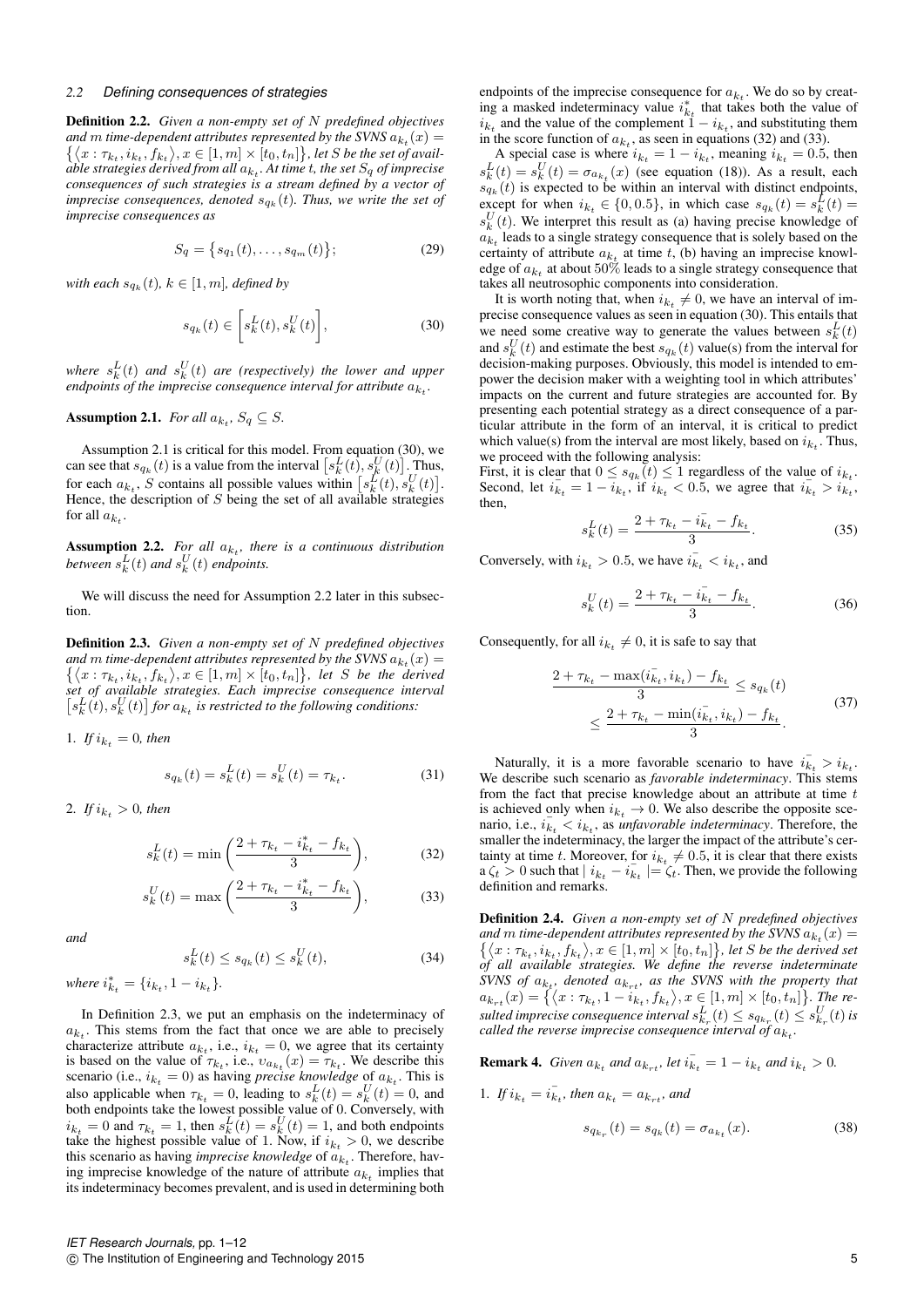2. If  $i_{k_t} > i_{k_t}$ , then  $s_k^L(t) \leq s_{q_{k_r}}(t) \leq s_{k_r}^U(t)$ , where

$$
s_k^L(t) = \frac{2 + \tau_{k_t} - i_{k_t} - f_{k_t}}{3},\tag{39}
$$

$$
s_{k_r}^U(t) = \frac{2 + \tau_{k_t} - i_{k_t} - f_{k_t}}{3}.
$$
 (40)

3. If  $i_{k_t} < i_{k_t}$ , then  $s_{k_r}^L(t) \le s_{q_k}(t) \le s_k^U(t)$ , where

$$
s_{k_r}^L(t) = \frac{2 + \tau_{k_t} - i_{k_t}^- - f_{k_t}}{3},\tag{41}
$$

$$
s_k^U(t) = \frac{2 + \tau_{k_t} - i_{k_t} - f_{k_t}}{3}.
$$
 (42)

The claim in Remark 4 is easy to show (see Definitions 1.9, 2.3, and 2.4).

**Lemma 2.2.** For distinct  $k, l \in [1, m]$ , let  $[s_k^L(t), s_k^U(t)] \subseteq$  $[s_l^L(t), s_l^U(t)]$ . If  $i_{k_t} = \min(i_{k_t}, i_{k_t})$  and  $i_{l_t} = \min(i_{l_t}, i_{l_t})$ , then  $a_{k_t} \leq a_{l_t}.$ 

*Proof:* We provide the following explanation for this claim. We are aware that each interval is a continuous distribution (See Assumption 2.2), but we also know that  $\left[ s_k^L(t), s_k^U(t) \right] \subseteq \left[ s_l^L(t), s_l^U(t) \right]$ is equivalent to  $s_l^L(t) \leq s_k^L(t) \leq s_k^U(t) \leq s_l^U(t)$ . That said, from equation (37), we agree that

$$
\frac{2 + \tau_{l_t} - \max(i_{l_t}^-, i_{l_t}) - f_{l_t}}{3} \le \frac{2 + \tau_{k_t} - \max(i_{k_t}^-, i_{k_t}) - f_{k_t}}{3},
$$
\n(43)

and

$$
\frac{2 + \tau_{k_t} - \min(i_{k_t}^-, i_{k_t}) - f_{k_t}}{3} \le \frac{2 + \tau_{l_t} - \min(i_{l_t}^-, i_{l_t}) - f_{l_t}}{3}.
$$
\n(44)

Then, we can deduce that

$$
| i_{k_t} - i_{k_t}^- | \leq | i_{l_t} - i_{l_t}^- | . \tag{45}
$$

From Remark 4, we know that if

1.  $i_{k_t} > i_{k_t}$ , then  $s_k^L(t) \leq s_{q_{k_r}}(t) \leq s_{k_r}^U(t)$ ; 2.  $i_{k_t} < i_{k_t}$ , then  $s_{k_r}^L(t) \leq s_{q_k}(t) \leq s_k^U(t)$ .

Doing the same for  $i_{l_t}$  and  $i_{l_t}$ ; when  $i_{k_t} = \min(i_{k_t}, i_{k_t})$  and  $i_{l_t} =$  $\min(i_{l_t}, i_{l_t})$ , we can see that  $s_k^U(t) \leq s_l^U(t)$ . As a result,  $a_{k_t} \leq a_{l_t}$ (see Remark 1).

In Assumption 2.2, we claimed that there is a continuous distribution between  $s_k^L(t)$  and  $s_k^U(t)$  endpoints for each  $a_{k_t}$ , thus we agree that the probability that a particular value between  $s_k^L(t)$  and  $s_k^U(t)$  endpoints is assumed is 0; which is fine, as the intent here is not to handpick a value from that interval. Assuming that the continuous distribution between  $s_k^L(t)$  and  $s_k^U(t)$  endpoints is uniform, if  $s_{q_t}$  is the distribution mean, then we can imply that, for any values  $\epsilon, y > 0,$ 

$$
\Pr\left[s_{q_t} - \epsilon \le y \le s_{q_t}\right] = \Pr\left[s_{q_t} \le y \le s_{q_t} + \epsilon\right].\tag{46}
$$

Then, it is easy to see that the probability density function is

$$
f(y) = \begin{cases} \frac{1}{s_k^U(t) - s_k^L(t)}, & \text{if } s_k^L(t) \le y \le s_k^U(t);\\ 0, & \text{otherwise}; \end{cases}
$$
(47)

and that any value within the  $\left[\min(i_{k_t}, i_{k_t})\right], \max(i_{k_t}, i_{k_t})$  yields equally probable real y values, with the condition that  $s_k^L(t) \leq y \leq$  $s_k^{\bar{U}}(t)$ .

Now, we try a more complex distribution. Assuming that the continuous distribution is normal, using the *central limit theorem* (*CLT*) [17], we know that the density of the sum of two or more independent variables within the  $s_k^L(t) \leq y \leq s_k^U(t)$  interval is the convolution of their densities [18]. That is, as we add more independent variables to the sum, the density of the sum tends to converge towards the normal density. If  $s_{q_t}$  is the distribution mean at time t, let  $n_s$  be the number of real values within  $[s_k^L(t), s_k^U(t)],$  we expect  $n_s \to \infty$ . Thus, the classical CLT states that as  $n_s$  gets sufficiently large, the distribution gets close to the normal distribution with mean  $s_{q_t}^-$  and variance  $\delta^2$ . As a result, within each closed set  $[s_k^L(t), s_k^U(t)]$ , we want  $s_{q_k}(t)$  to be as close to the mean  $s_{q_t}$  as possible. In the end, each attribute  $a_{k_t}$  has a consequence of strategy that is either presented as a single value within  $[0, 1]$  or as a continuous distribution in  $[s_k^L(t), s_k^U(t)]$ , dependent on whether  $i_{k_t} = 0$ or not. This gives the decision maker the freedom to (a) develop a problem-solving approach on approximation and conduct sensitivity analysis as needed, or (b) perform discounting on each attribute over time once more data about each attribute become available and perform further sensitivity (or any other) analysis as needed. Since this model solely relies on current data based on the neutrosophic values of each attribute, we use an example in which we apply (a) and leave (b) for further discussions on this topic.

## **3 Computing example**

## *3.1 Model example input and computation*

We use an example in which we apply the definitions, lemmas, and remarks from Section 2. We use an objective tree over time that consists of  $N = 110$  objectives,  $n = 11$  objective levels derived from 11 time periods ranging from  $t = 0$  to  $t = 10$ . We are also given 10 attributes, defined by the time-dependent set  $a =$  ${a_1, a_2, \ldots, a_{10}}$ , as seen in Table 1. We describe the time periods as a tuple  $t = \{0, 1, \ldots, 10\}$ , in order to account for the initial knowledge or characteristics of attributes at time  $t = 0$ . At time  $t = 0$ , it is expected that the decision maker's knowledge of each attribute and its relevance to objectives is precise, and therefore there are no indeterminacy and  $i_k = 0$ , with  $k \in [1, 10]$ . It is also assumed that each attribute  $a_{k_t}$  is a SVNS, therefore each  $\tau_{k_t}$ ,  $i_{k_t}$ , and  $f_{k_t}$  are in [0, 1]. Also, each  $a_{k_t}$  is a 11-tuple in the form of equations (23) and (24). All simulations are run using the input values recorded in Tables 1 and 2. Neutrosophic components for each  $a_{k_t}$ , with  $t \in [1, 10]$ , are recorded in Table 2.

We calculate the score, accuracy, and certainty values for each  $a_{ki}$ for all t using equations (18) through (20), as seen in Table 3. Using Definition 2.3 and equations (31) through (33), we then determine the imprecise consequences intervals for each  $a_{k_t}$  in Table 4. As expected, since the neutrosophic values used for  $t = 0$  have no indeterminacy, i.e.,  $i_{k_t} = 0$ , the imprecise consequences intervals only takes one value, which is the value of  $\tau_{k_t}$ . In this case, the term "imprecise" is an oxymoron since technically, the consequence for each  $a_{k_t}$  is precise at  $t = 0$  and refers to the certainty of that  $a_{k_t}$ . At times  $t > 0$ , we have determined the imprecise consequence intervals with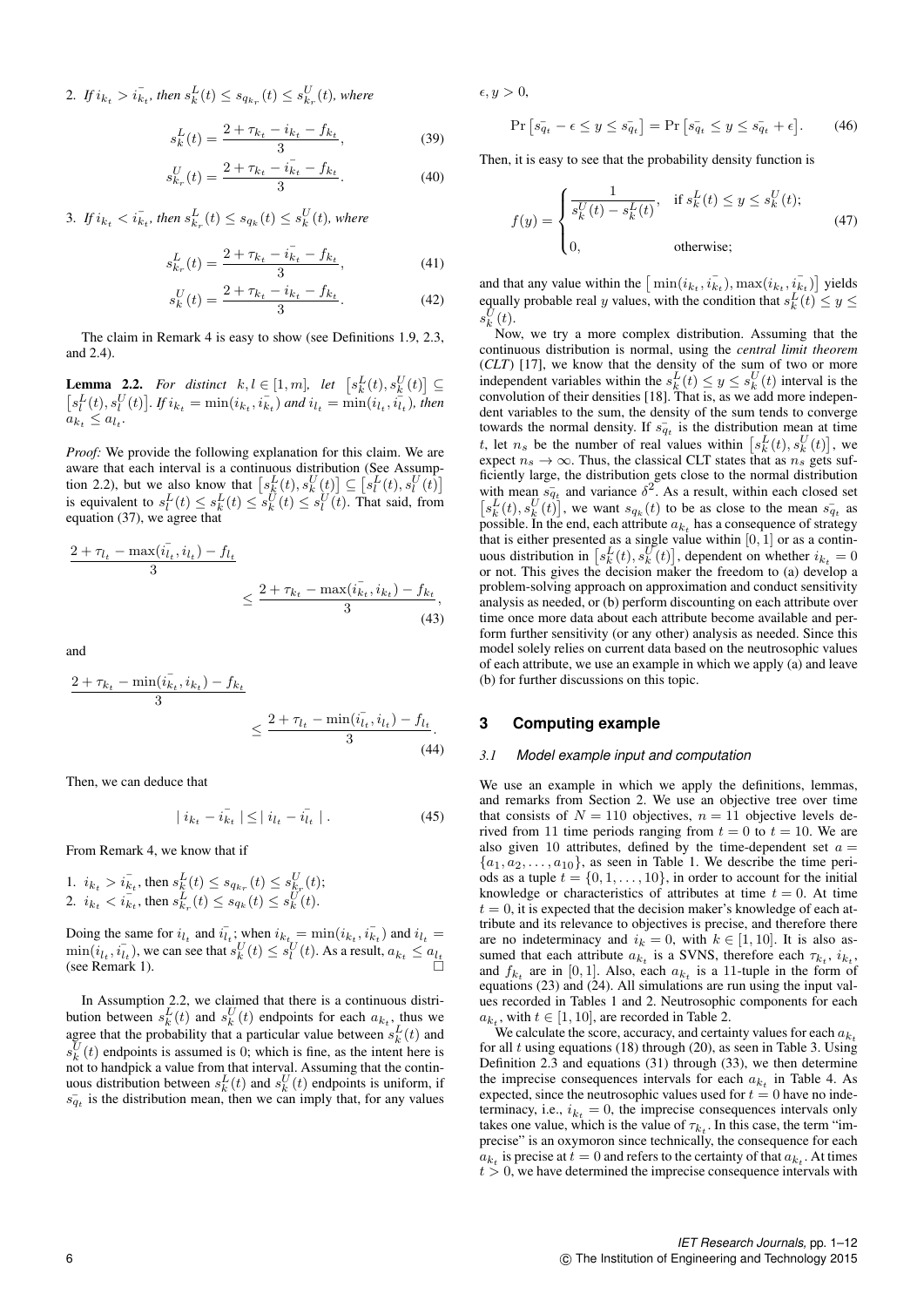both  $s_k^L(t)$  and  $s_k^U(t)$  endpoints for each attributes  $a_{k_t}$ . From Assumption 2.2, there is a continuous distribution between  $s_k^L(t)$  and  $s_k^U(\bar{t})$ . This is also taken into account in our analysis.

## *3.2 Approximation-based approach*

In Definition 2.4, Remark 4, and Lemma 2.2, we introduced the terms *reverse indeterminate SVNSs* and *reverse imprecise consequence intervals* for each attribute when presented with the scenario in which  $i_{k_t} > i_{k_t}$ . This is critical in determining one of the two endpoints in the imprecise intervals for each  $a_{k_t}$  at time t when presented with an indeterminacy that is larger than 0.5. We also determined that, for distinct  $k, l \in [1, m]$ , having  $\left[ s_k^L(t), s_k^U(t) \right] \subseteq$  $[s_l^L(t), s_l^U(t)]$  where  $i_{k_t} = \min(i_{k_t}, i_{k_t})$  and  $i_{l_t} = \min(i_{l_t}, i_{l_t})$ leads to the conclusion that  $a_{k_t} \le a_{l_t}$  from an attribute scoring or ranking standpoint. Depending on the number of objectives and attributes being present, drawing such conclusion can be a tough task for a fairly large number of attributes. Thus, we describe the following approximation-based approach to help determine the most relevant attribute(s) at time  $t$ , using equation (48). We assume that each imprecise consequence interval is a normal distribution, and we look at the median of each distribution at time t, denoted  $s_{q_k}^-$ , as seen in Table 5. Once again, at time  $t = 0$ , we had both endpoints being equal (See Table 4); therefore, for  $t = 0$ ,  $s_{q_k} = \tau_{k_t}$ . For each t, the  $s_{q_k}$  values from Table 5 are then normalized to generate each attribute weight value, denoted  $\hat{s}_{q_k}$  (See Table 6). The results from Table 6 allow the decision maker to rank each attribute based on the imprecise consequence values at each time  $t$ . As a result, to obtain the  $s_{q_k}$  values in Table 6, at each t, with  $m = 10$  and  $k \in [1, m]$ , we use

$$
\hat{s_{q_k}} = \frac{s_{q_k}^-}{\sum\limits_{k=1}^m s_{q_k}^-} \tag{48}
$$

and

$$
\sum_{k=1}^{m} s_{q_k} = 1.
$$
\n(49)

#### *3.3 Interpretation of results and sensitivity analysis*

By corresponding each weight value from Table 6 to its relative attribute, the decision maker can choose to prioritize directly based on these weight values. Additionally, these values can also be used to perform discounting on each attribute with the end goal being the prioritization of attributes at time  $t$ . Using discounting, however, is an extra measure for comparing attributes, for the purpose of this paper; it has been left to the decision maker's discretion.

At first glance, it is easy to see that at time  $t = 0$ , attribute  $a_5$ would be ranked first, followed closely by attribute  $a_9$ , then by  $a_2$ ,  $a_{10}$ ,  $a_1$ ,  $a_7$ ,  $a_6$ ,  $a_4$ ,  $a_3$ , and  $a_8$ , respectively. Doing the same for  $t = 1$ , the attribute ranking is  $a_6, a_1, a_2, a_3, a_5, a_{10}, a_7, a_4, a_9$ , and  $a_8$ , respectively. For  $t = 2$ , we have  $a_{10}$ ,  $a_2$ ,  $a_6$ ,  $a_1$ ,  $a_7$ ,  $a_3$ ,  $a_4$ ,  $a_8$ ,  $a_5$ , and  $a_9$ , in that order. The same process is used to determine the ranking or priority for the same attributes at times  $t = 3, \ldots, 10$ .

The approximation-based approach using the medians of the imprecise consequence intervals in Subsection 3.2 gives us an outlet in assigning a weighted value to each attribute because it allows us to bypass the need to compare each imprecise consequence interval with another (See Lemma 2.2). That approach, however, does not take into account whether attribute  $a_{k_t}$  contains a favorable or unfavorable indeterminacy at time  $t$ . This stems from the fact that the median is the closest to the halfway point between  $s_k^L(t)$  and  $s_k^U(t)$ , therefore that approach does not take into account whether  $i_{k_t} \stackrel{\sim}{=} \min(i_{k_t}, i_{k_t})$  (favorable indeterminacy) or  $i_{k_t} = \max(i_{k_t}, i_{k_t}^{-1})$  (unfavorable indeterminacy). We know that each  $[s_k^L(t), s_k^U(t)]$  is a continuous distribution, so we define  $\epsilon_{k_t}$  =  $ds_{q_k}(t)$  as an arbitrary infinitesimal variation from the median  $s_{q_k}(t)$  such that  $s_{q_k}(t) - \epsilon_{k_t} \leq s_{q_k}(t) \leq s_{q_k}(t) + \epsilon_{k_t}$ , at time t. Thus, we recompute the weighted values  $(s_{q_k})$  using

$$
\hat{s_{q_k}} = \begin{cases}\n\frac{\hat{s_{q_k}} + \epsilon_{k_t}}{\sum\limits_{k=1}^{m} s_{q_k}}, & \text{if } i_{k_t} = \min(i_{k_t}, i_{k_t}); \\
\frac{\hat{s_{q_k}} - \epsilon_{k_t}}{\sum\limits_{k=1}^{m} s_{q_k}}, & \text{otherwise.} \\
\end{cases}
$$
\n(50)

For simplicity, we use the same  $\epsilon_{k_t}$  throughout  $t = 1, \ldots, 10$ . However, it is normal to envision a case where the decision maker would choose a different  $\epsilon_{k_t}$  value as t progresses. Moreover, since at  $t =$ 0, there is no imprecise consequence interval for any of the attributes (See Table 4), the newly computed values only affect the previous weighted values from Table 6 for  $t > 0$ . Those newly computed weighted values are then reflected in Table 7 using  $\epsilon_{k_t} = 0.1$ .

As an interpretation of the results in Table 7, we can see that there are no new attribute weighting or ranking for  $t = 0$ , as expected. For  $t = 1$ , we have the attributes in which  $i_{k_t} = \min(i_{k_t}, i_{k_t})$  (i.e.,  $a_6$ ,  $a_1$ , and  $a_5$ , respectively), then followed by those in which  $i_{k_t} \neq$  $\min(i_{k_t}, i_{k_t})$ , such as  $a_2, a_3, a_{10}, a_7, a_4, a_9$ , and  $a_8$ , in that order. For  $t = 2$ , we have  $a_{10}$ ,  $a_2$ ,  $a_6$ ,  $a_1$ ,  $a_7$ ,  $a_3$ ,  $a_9$ ,  $a_4$ ,  $a_8$ , and  $a_5$ , in that order. The same process is repeated to determine the rankings at times  $t = 3, \ldots, 10$ .

As expected, our first observation is that when  $i_{k_t} =$  $\min(i_{k_t}, \overline{i_{k_t}})$ , attributes with the largest  $\tau_{k_t}$  and smallest  $i_{k_t}$  values yield a larger  $s_{q_k}$  than those that do not. Moreover, we can see that when two or more attributes contain  $i_{k_t} \neq \min(i_{k_t}, i_{k_t})$ , priority is given to the one(s) with the largest  $\tau_{k_t}$ . This new ranking aligns more with Lemma 2.2 than the approximation-based approach of just using the normalized weights of the median values of the imprecise consequence intervals reflected in Table 6. For instance, at  $t = 4$ ,  $a_4$  has  $i_{k_t} = 0.39$  while  $i_{k_t}$  for  $a_9$  is 0.198; we also can see that  $[0.711, 0.785] \subseteq [0.669, 0.87]$ , and according to both Lemma 2.2 and the  $s_{q_k}$  values obtained in Table 7, we observe that  $a_9$  would be ranked just ahead of  $a_4$ . As a result, where applicable, either Lemma 2.2 or the approach in equation (50) can be used to determine which attribute has the most impactful strategy between any given set of attributes, at a specific time in the future. The challenge, in applying the approach in equation (50), is how to determine which  $\epsilon_{k_t}$  is best to facilitate prioritizing attributes with favorable indeterminacy over those with unfavorable indeterminacy. We can see that the standard deviations from the imprecise consequence interval medians, at each  $t > 0$ , are 0.178, 0.163, 0.247, 0.189, 0.179, 0.174, 0.11, 0.189, 0.166, and 0.187, respectively. Thus, choosing  $\epsilon_{k_t} = 0.1$  is a sensible pick. Any pick too small (i.e.,  $\epsilon_{k_t} \rightarrow 0$ ) would get us right around the median value, which defeats the purpose of establish some bias towards favorable indeterminacy. Any pick too large creates a significant gap between attributes with favorable indeterminacy and those with unfavorable indeterminacy. Ultimately, having the intervals available to the decision maker empowers them in choosing any approximation approach that suits the end-goal of the scenario at hand.

## **4 Future work and discussion**

We have developed a DSS computation model for decision-support scenarios where we have  $N$  objectives with  $m$  attributes spanning over n time periods. We represented each attribute in the form of a single-valued neutrosophic set and performed necessary operations to determine a specific set of strategies in which each attribute's imprecise consequence were presented as a continuous distribution interval. We proceeded with defining a model to detect when indeterminacy is favorable or unfavorable, and presented approaches that help achieve that bias. We provided a computation example in which the model is used, and conducted a sensitivity analysis of the results. While this example provided a clear application of the model, certain areas still need further discussion. These areas, which can be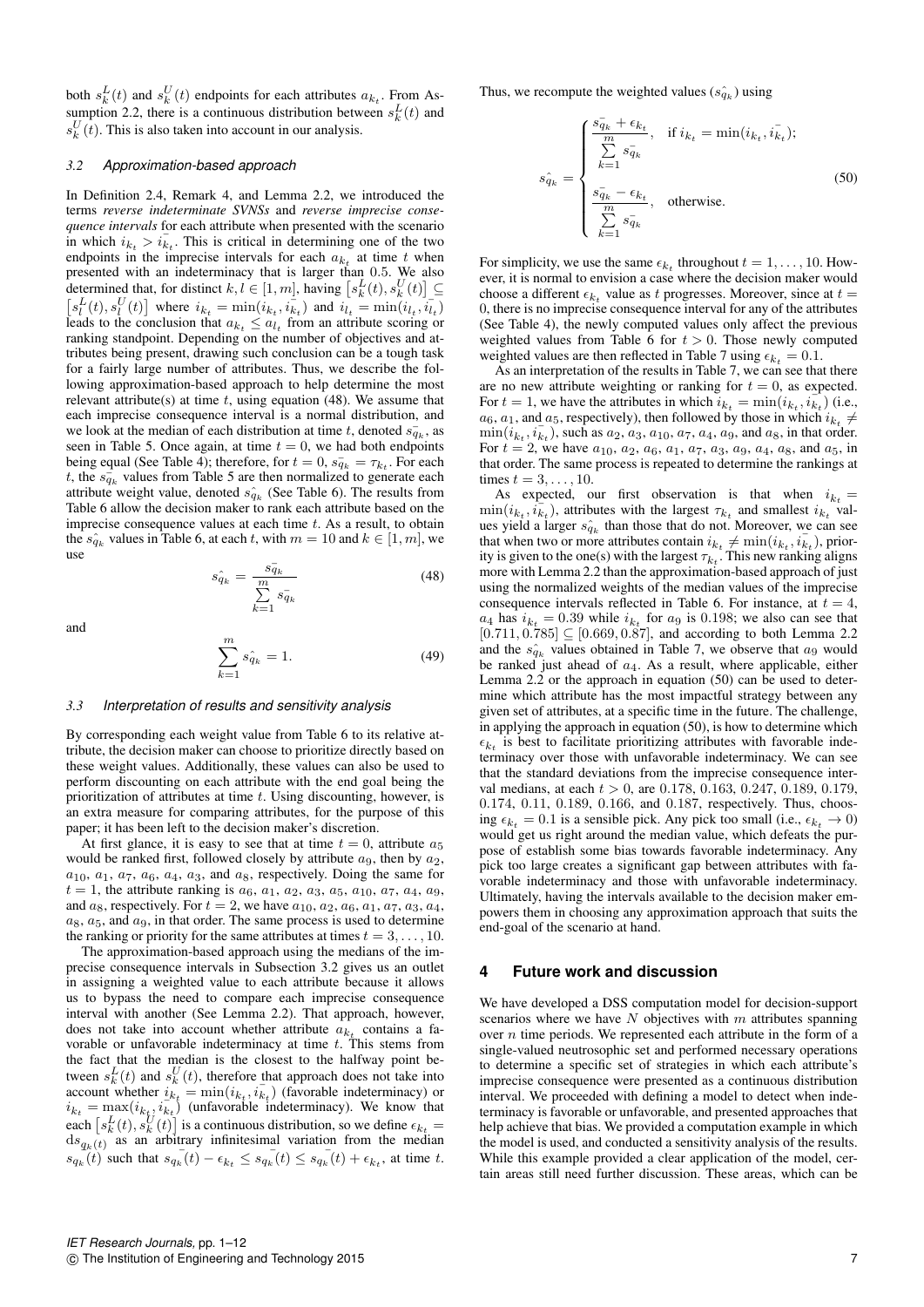addressed in future research on this computation model, include the following:

1. Since each imprecise consequence is given in the form of a continuous distribution interval, assuming that the distribution is normal, would the normal density of each interval help establish a trend about each attribute?

2. Can the neutrosophic components of an attribute be linked with any property other than how impactful the attribute would be in the future?

## **5 References**

- 1 Ríos.Insua, S., Jiménez.Martín, A., Mateos, A.: 'A time-dependent decision support system for multi-attribute decision-making', *Integrated Computer-Aided Engineering*, 2004, 11
- 2 Sauter, V.: 'Decision support systems'. (New York, New York: John Wiley and Sons, Inc., 1997)
- 3 Alter, S.: 'Decision support systems: Current practice and continuing challenges'. (Reading, Massachusetts: Addison-Wesley, 1980)
- 4 Holsapple, C.W., Whinston, A.: 'Decision support systems: A knowledge-based approach'. (Minneapolis, Minnesota: West Publishing, Inc., 1996)
- 5 Power, D.: 'What are the characteristics of a decision support system?', *DSS News*, 2003, 4, (7)
- 6 Kock, E.D.: 'Decentralising the codification of rules in a decision support expert knowledge base', *University of Pretoria*, 2004,
- Pan, J., Rahman, S.: 'Multiattribute utility analysis with imprecise information: An enhanced decision support technique for the evaluation of electric generation expansion strategies', *Electric Power Systems Research*, 1998, 46, pp. 101–109
- 8 Atherton, E., French, S. Issues in supporting intertemporal choice. In: Karwan, M.H., Spronk, J., Wallenius, J., editors. 'Essays in decision making'. (Berlin, Heidelberg: Springer, 1997. pp. 135–156 9 Wang, H., Smarandache, F., Zhang, Y., Sunderraman, R. 'Single valued neutro-
- sophic sets'. vol. 10. (, 2010. pp. 1–4
- 10 Smarandache, F.: 'Neutrosophic set: a generalization of the intuitionistic fuzzy set',
- 2006 IEEE International Conference on Granular Computing, 2006, pp. 38–42<br>11 Moschovakis, J. 'Intuitionistic logic'. In: Zalta, E.N., editor. The Stanford Encyclopedia of Philosophy. winter 2018 ed. (Metaphysics Research L University, 2018. p. . Available from: https://plato.stanford.edu/ archives/win2018/entries/logic-intuitionistic
- 12 Priest, G., Tanaka, K., Weber, Z. 'Paraconsistent logic'. In: Zalta, E.N., editor. The Stanford Encyclopedia of Philosophy. summer 2018 ed. (Metaphysics Research Lab, Stanford University, 2018. p. . Available from: https://plato.stanford.edu/archives/sum2018/entries/ logic-paraconsistent
- 13 Smarandache, F.: 'Neutrosophy / Neutrosophic Probability, Set, and Logic'. (Rehoboth: American Research Press, 1998)
- 14 Krakoff, G.: 'Hyperreals and a brief introduction to non-standard analysis', , 2015, pp. 1–16
- 15 Deli, I., Ali, M., Smarandache, F.: 'Bipolar neutrosophic sets and their application based on multi-criteria decision making problems', *2015 International Conference on Advanced Mechatronic Systems (ICAMechS)*, 2015, pp. 249–254
- 16 Radwan, N., Senousy, M.B., el-din Riad, A.: 'Neutrosophic ahp multi criteria decision making method applied on the selection of learning management sy tem', *International Journal of Advancements in Computing Technology*, 2016, 8, pp. 95–105
- 17 Durrett, R.: 'Probability: theory and examples'. 3rd ed. (Cambridge University Press, 2004)
- 18 'Sums of independent random variables'. (, . accessed: 2019-07-31. https://www.dartmouth.edu/~chance/teaching\_aids/books\_ articles/probability\_book/Chapter7.pdf

## **6 Appendix**

This appendix section contains tables that present the data used and the obtained results for the model computation example. A summary is as follows:

- 1. Table 1: Initial neutrosophic values for all attributes at time  $t = 0$ .
- 2. Table 2: Neutrosophic values for all attributes at  $1 \le t \le 10$ . 3. Table 3: Score  $(\sigma)$ , accuracy  $(\alpha)$ , and certainty  $(\nu)$  values for all
- attributes' SVNSs, at time  $t \in [0, 10]$ .

4. Table 4: Imprecise consequence intervals for all attributes' SVNSs, at time  $t \in [0, 10]$ .

5. Table 5: Imprecise consequence intervals medians for at time  $t$ , for each  $a_{k_t}$ .

6. Table 6: Imprecise consequence weight values at time  $t$  for each  $a_{k_t}$ , obtained via the normalization of the imprecise consequence values of  $a_{k_t}$  for each t.

7. Table 7: Imprecise consequence weight values at future time  $t$  for each  $a_{k_t}$ , obtained via adding or subtracting an arbitrary  $\epsilon_{k_t} = 0.1$ from the imprecise consequence interval median for each attribute  $a_{k_t}$ , depending on whether the value of  $i_{k_t}$  is less than 0.5 or not, at time  $t > 0$ .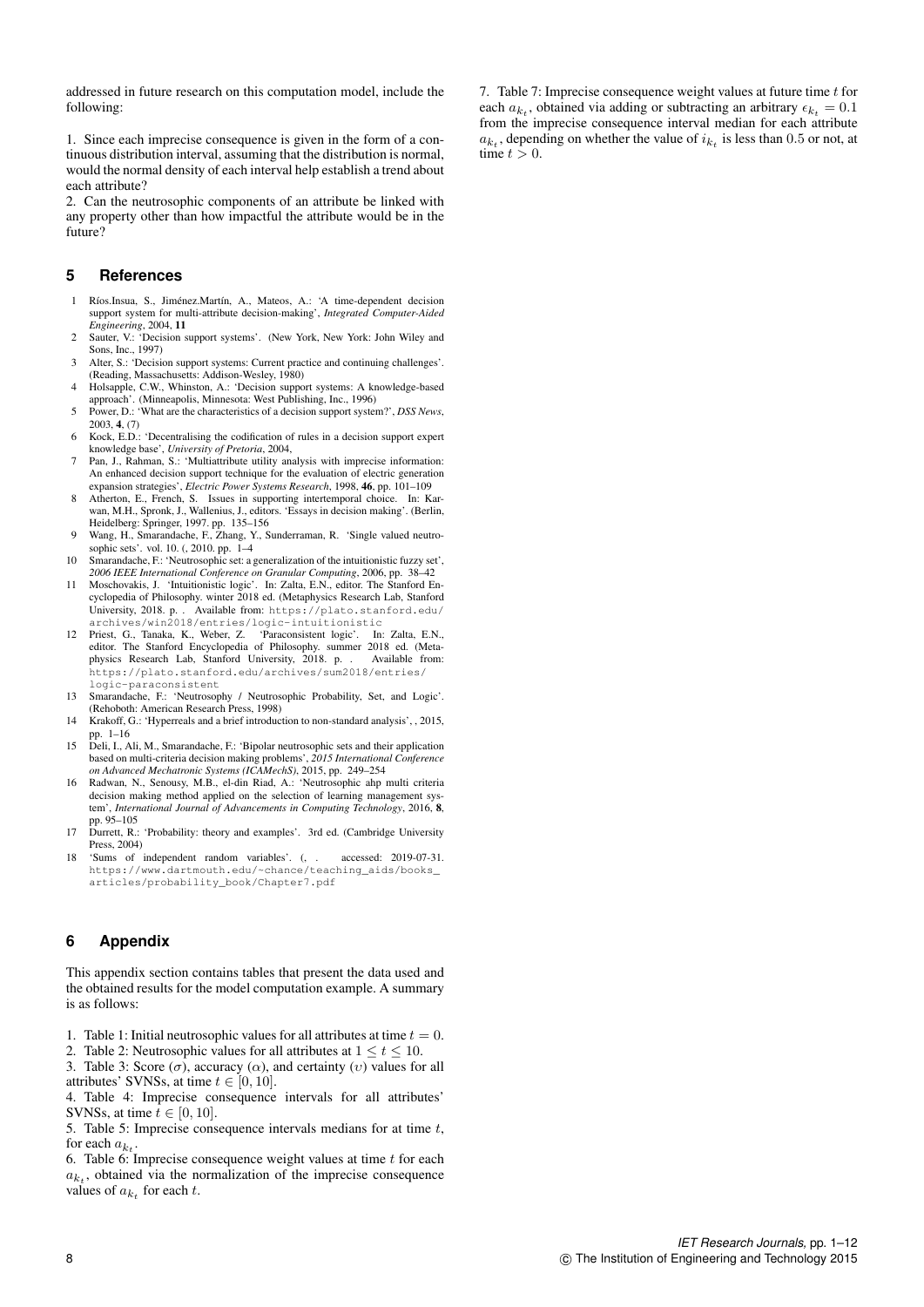**Table 1** Initial neutrosophic values for all attributes, at time  $t = 0$ .

| <b>Neutrosophic Component</b> |                       |                     |                       |                       |                     | <b>Attributes</b> $(a_{k_t}(t=0))$ |                       |                       |                       |                       |
|-------------------------------|-----------------------|---------------------|-----------------------|-----------------------|---------------------|------------------------------------|-----------------------|-----------------------|-----------------------|-----------------------|
|                               | a <sub>1</sub>        | $a_2$               | $a_3$                 | $a_4$                 | $a_5$               | $a_{6}$                            | $a_7$                 | $a_{8}$               | $a_{9}$               | $a_{10}$              |
| $\tau_k$<br>$i_k$<br>Γk       | 0.581<br>0.0<br>0.419 | 0.74<br>0.0<br>0.26 | 0.149<br>0.0<br>0.851 | 0.258<br>0.0<br>0.742 | 0.97<br>0.0<br>0.03 | 0.515<br>0.0<br>0.485              | 0.565<br>0.0<br>0.435 | 0.144<br>0.0<br>0.856 | 0.925<br>0.0<br>0.075 | 0.634<br>0.0<br>0.366 |

|  |  |  | <b>Table 2</b> Neutrosophic values for all attributes, at $1 \le t \le 10$ . |  |  |  |  |  |  |  |  |
|--|--|--|------------------------------------------------------------------------------|--|--|--|--|--|--|--|--|
|--|--|--|------------------------------------------------------------------------------|--|--|--|--|--|--|--|--|

| <b>Neutrosophic Component</b> | Attributes $\big(a_{k_t}(t>0)\big)$ |       |                |               |       |                            |                |       |       |          |  |
|-------------------------------|-------------------------------------|-------|----------------|---------------|-------|----------------------------|----------------|-------|-------|----------|--|
|                               | $a_1$                               | $a_2$ | $a_3$          | $a_4$         | $a_5$ | $a_6$                      | $a_7$          | $a_8$ | $a_9$ | $a_{10}$ |  |
|                               |                                     |       |                |               |       | $a_{k_t} (t = 1)$          |                |       |       |          |  |
| $\tau_k$                      | 0.913                               | 0.636 | 0.624          | 0.374         | 0.504 | 0.989                      | 0.471          | 0.009 | 0.35  | 0.477    |  |
| $i_k$                         | 0.434                               | 0.861 | 0.749          | 0.829         | 0.001 | 0.29                       | 0.981          | 0.867 | 0.755 | 0.512    |  |
| $f_k$                         | 0.087                               | 0.364 | 0.376          | 0.626         | 0.496 | 0.011                      | 0.529          | 0.991 | 0.65  | 0.523    |  |
|                               |                                     |       |                |               |       | $a_{k_t}$ $(t = 2)$        |                |       |       |          |  |
| $\tau_k$                      | 0.553                               | 0.77  | 0.519          | 0.293         | 0.246 | 0.701                      | 0.532          | 0.276 | 0.094 | 0.903    |  |
| $i_k$                         | 0.966                               | 0.126 | 0.951          | 0.797         | 0.544 | 0.373                      | 0.782          | 0.596 | 0.482 | 0.033    |  |
| $f_k$                         | 0.447                               | 0.23  | 0.481          | 0.707         | 0.754 | 0.299                      | 0.468          | 0.724 | 0.906 | 0.097    |  |
|                               |                                     |       |                |               |       | $a_{k_t} (t = 3)$          |                |       |       |          |  |
| $\tau_k$                      | 0.223                               | 0.256 | 0.014          | 0.898         | 0.026 | 0.994                      | 0.851          | 0.887 | 0.704 | 0.257    |  |
| $i_k$                         | 0.965                               | 0.619 | 0.537          | 0.066         | 0.22  | 0.111                      | 0.06           | 0.125 | 0.252 | 0.535    |  |
| $f_k$                         | 0.777                               | 0.744 | 0.986          | 0.102         | 0.974 | 0.006                      | 0.149          | 0.113 | 0.296 | 0.743    |  |
|                               |                                     |       |                |               |       | $a_{k_t} (t = 4)$          |                |       |       |          |  |
| $\tau_k$                      | 0.227                               | 0.505 | 0.254          | 0.872         | 0.116 | 0.634                      | 0.274          | 0.614 | 0.904 | 0.1      |  |
| $i_k$                         | 0.4                                 | 0.548 | 0.012          | 0.39          | 0.843 | 0.129                      | 0.558          | 0.305 | 0.198 | 0.574    |  |
| $f_k$                         | 0.773                               | 0.495 | 0.746          | 0.128         | 0.884 | 0.366                      | 0.726          | 0.386 | 0.096 | 0.9      |  |
|                               |                                     |       |                |               |       | $a_{k_t}$ ( <i>t</i> = 5)  |                |       |       |          |  |
| $\tau_k$                      | 0.345                               | 0.103 | 0.481          | 0.036         | 0.01  | 0.692                      | 0.479          | 0.85  | 0.495 | 0.187    |  |
| $i_k$                         | 0.048                               | 0.66  | 0.083          | 0.333         | 0.306 | 0.065                      | 0.568          | 0.354 | 0.349 | 0.379    |  |
| $f_k$                         | 0.655                               | 0.897 | 0.519          | 0.964         | 0.99  | 0.308                      | 0.521          | 0.15  | 0.505 | 0.813    |  |
|                               |                                     |       |                |               |       | $a_{k_t} (t=6)$            |                |       |       |          |  |
| $\tau_k$                      | 0.421                               | 0.236 | 0.379          | 0.072         | 0.582 | 0.598                      | 0.794          | 0.837 | 0.553 | 0.041    |  |
| $i_k$                         | 0.115                               | 0.947 | 0.764          | 0.556         | 0.805 | 0.948                      | 0.426          | 0.043 | 0.408 | 0.503    |  |
| $f_k$                         | 0.579                               | 0.764 | 0.621          | 0.928         | 0.418 | 0.402                      | 0.206          | 0.163 | 0.447 | 0.959    |  |
|                               |                                     |       |                |               |       | $a_{k_t} (t=7)$            |                |       |       |          |  |
| $\tau_k$                      | 0.431                               | 0.498 | 0.436          | 0.27          | 0.235 | 0.004                      | 0.468          | 0.334 | 0.564 | 0.568    |  |
| $i_k$                         | 0.197<br>0.569                      | 0.046 | 0.041<br>0.564 | 0.591<br>0.73 | 0.143 | 0.081                      | 0.875<br>0.532 | 0.682 | 0.014 | 0.159    |  |
| $f_k$                         |                                     | 0.502 |                |               | 0.765 | 0.996                      |                | 0.666 | 0.436 | 0.432    |  |
|                               | 0.767                               | 0.571 | 0.761          | 0.344         | 0.032 | $a_{k_t} (t = 8)$<br>0.168 | 0.239          | 0.807 | 0.359 | 0.051    |  |
| $\tau_k$                      | 0.265                               | 0.164 | 0.436          | 0.68          | 0.054 | 0.778                      | 0.514          | 0.228 | 0.855 | 0.846    |  |
| $i_k$                         | 0.233                               | 0.429 | 0.239          | 0.656         | 0.968 | 0.832                      | 0.761          | 0.193 | 0.641 | 0.949    |  |
| $f_k$                         |                                     |       |                |               |       | $a_{k_t} (t = 9)$          |                |       |       |          |  |
| $\tau_k$                      | 0.005                               | 0.318 | 0.816          | 0.064         | 0.286 | 0.337                      | 0.622          | 0.457 | 0.09  | 0.554    |  |
| $i_k$                         | 0.028                               | 0.749 | 0.314          | 0.722         | 0.915 | 0.475                      | 0.687          | 0.37  | 0.297 | 0.473    |  |
| $f_k$                         | 0.995                               | 0.682 | 0.184          | 0.936         | 0.714 | 0.663                      | 0.378          | 0.543 | 0.91  | 0.446    |  |
|                               |                                     |       |                |               |       | $a_{k_t}$ (t = 10)         |                |       |       |          |  |
| $\tau_k$                      | 0.738                               | 0.788 | 0.46           | 0.017         | 0.401 | 0.304                      | 0.657          | 0.921 | 0.367 | 0.925    |  |
| $i_k$                         | 0.447                               | 0.399 | 0.973          | 0.962         | 0.626 | 0.191                      | 0.379          | 0.201 | 0.957 | 0.162    |  |
| $f_k$                         | 0.262                               | 0.212 | 0.54           | 0.983         | 0.599 | 0.696                      | 0.343          | 0.079 | 0.633 | 0.075    |  |
|                               |                                     |       |                |               |       |                            |                |       |       |          |  |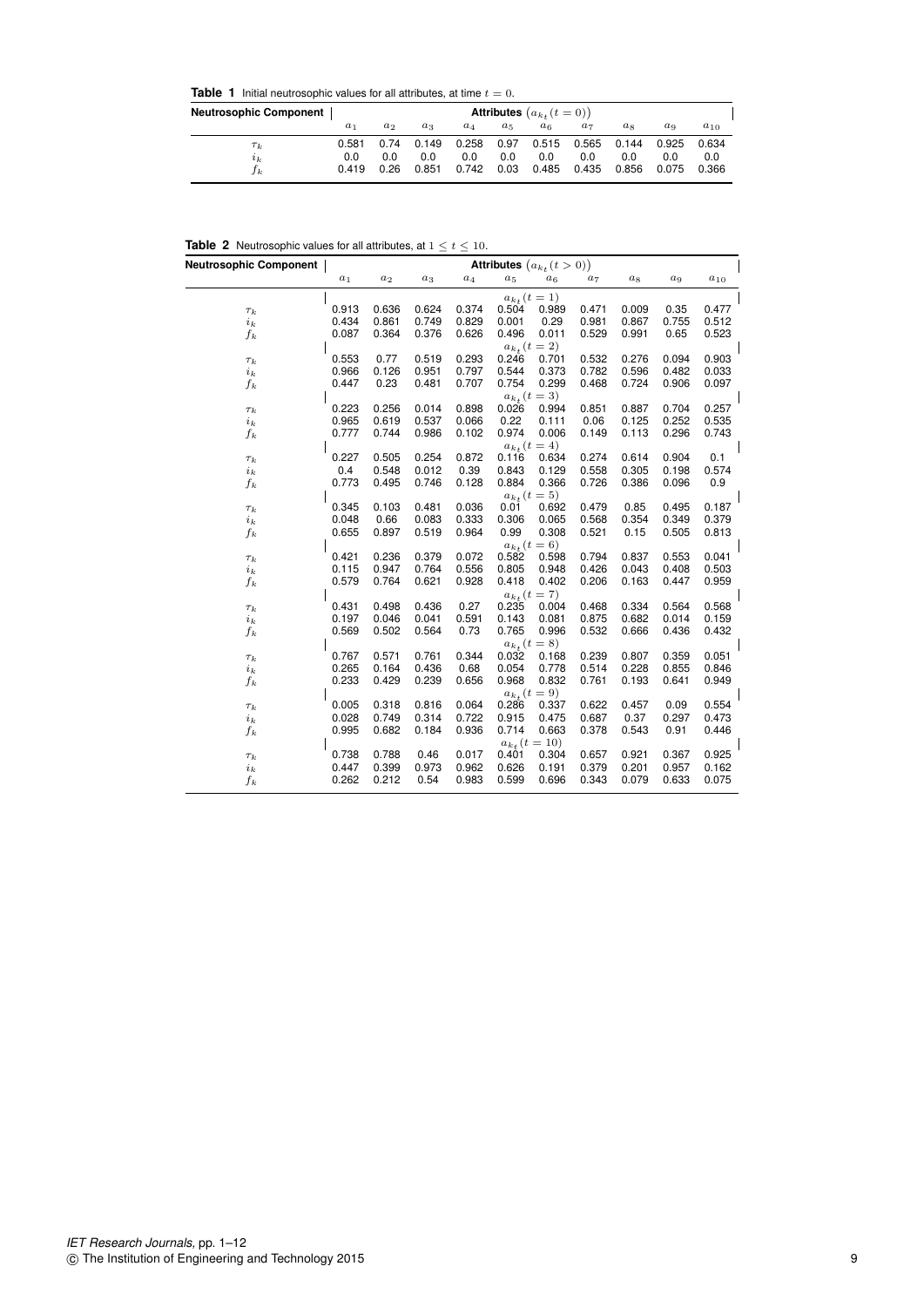**Table 3** Score ( $\sigma$ ), accuracy ( $\alpha$ ), and certainty ( $v$ ) values for all attributes' SVNSs, at time  $t \in [0, 10]$ .

| Function                                  | Attributes $(a_{k_t})$ |          |          |          |                            |                                 |          |          |         |          |  |  |
|-------------------------------------------|------------------------|----------|----------|----------|----------------------------|---------------------------------|----------|----------|---------|----------|--|--|
|                                           | $a_1$                  | $a_2$    | $a_3$    | $a_4$    | $a_5$                      | $a_6$                           | $a_7$    | $a_8$    | $a_9$   | $a_{10}$ |  |  |
|                                           |                        |          |          |          | $a_{k_t}$ ( $t = 0$ )      |                                 |          |          |         |          |  |  |
| $\sigma_{a_{k_t}}(x)$                     | 0.721                  | 0.827    | 0.433    | 0.505    | 0.98                       | 0.677                           | 0.71     | 0.429    | 0.95    | 0.756    |  |  |
| $\alpha_{a_{k_t}}(x)$                     | 0.162                  | 0.48     | -0.702   | -0.484   | 0.94                       | 0.03                            | 0.13     | $-0.712$ | 0.85    | 0.268    |  |  |
| $v_{a_{k_t}}\left(x\right)$               | 0.581                  | 0.74     | 0.149    | 0.258    | 0.97                       | 0.515                           | 0.565    | 0.144    | 0.925   | 0.634    |  |  |
|                                           |                        |          |          |          |                            | $a_{k_t} (t = 1)$               |          |          |         |          |  |  |
| $\sigma_{a_{k_t}}(x)$                     | 0.797                  | 0.47     | 0.5      | 0.306    | 0.669                      | 0.896                           | 0.32     | 0.05     | 0.315   | 0.481    |  |  |
| $\alpha_{a_{k_t}}(x)$                     | 0.826                  | 0.272    | 0.248    | -0.252   | 0.008                      | 0.978                           | -0.058   | -0.982   | $-0.3$  | -0.046   |  |  |
| $\upsilon_{a_{k_t}}(x)$                   | 0.913                  | 0.636    | 0.624    | 0.374    | 0.504                      | 0.989                           | 0.471    | 0.009    | 0.35    | 0.477    |  |  |
|                                           | 0.38                   | 0.805    | 0.362    | 0.263    | $a_{k_t} (t = 2)$<br>0.316 | 0.676                           | 0.427    | 0.319    | 0.235   | 0.924    |  |  |
| $\sigma_{a_{k_t}}(x)$                     | 0.106                  | 0.54     | 0.038    | -0.414   | $-0.508$                   | 0.402                           | 0.064    | -0.448   | -0.812  | 0.806    |  |  |
| $\alpha_{a_{k_t}}(x)$                     | 0.553                  | 0.77     | 0.519    | 0.293    | 0.246                      | 0.701                           | 0.532    | 0.276    | 0.094   | 0.903    |  |  |
| $\upsilon_{a_{k_t}}(x)$                   |                        |          |          |          |                            | $a_{k_t}$ ( <i>t</i> = 3)       |          |          |         |          |  |  |
| $\sigma_{a_{k_t}}(x)$                     | 0.16                   | 0.298    | 0.164    | 0.91     | 0.277                      | 0.959                           | 0.881    | 0.883    | 0.719   | 0.326    |  |  |
| $\alpha_{a_{k_t}}(x)$                     | $-0.554$               | -0.488   | -0.972   | 0.796    | $-0.948$                   | 0.988                           | 0.702    | 0.774    | 0.408   | -0.486   |  |  |
| $\upsilon_{a_{k_t}}(x)$                   | 0.223                  | 0.256    | 0.014    | 0.898    | 0.026                      | 0.994                           | 0.851    | 0.887    | 0.704   | 0.257    |  |  |
|                                           | $a_{k_t}$ (t = 4)      |          |          |          |                            |                                 |          |          |         |          |  |  |
| $\sigma_{a_{k_t}}(x)$                     | 0.351                  | 0.487    | 0.499    | 0.785    | 0.13                       | 0.713                           | 0.33     | 0.641    | 0.87    | 0.209    |  |  |
| $\alpha_{a_{k_t}}(x)$                     | $-0.546$               | 0.01     | -0.492   | 0.744    | $-0.768$                   | 0.268                           | $-0.452$ | 0.228    | 0.808   | $-0.8$   |  |  |
| $\upsilon_{a_{k_t}}(x)$                   | 0.227                  | 0.505    | 0.254    | 0.872    | 0.116                      | 0.634                           | 0.274    | 0.614    | 0.904   | 0.1      |  |  |
|                                           |                        |          |          |          |                            | $a_{k_t} (t = 5)$               |          |          |         |          |  |  |
| $\sigma_{a_{k_t}}(x)$                     | 0.547                  | 0.182    | 0.626    | 0.246    | 0.238                      | 0.773                           | 0.463    | 0.782    | 0.547   | 0.332    |  |  |
| $\alpha_{a_{k_t}}(x)$                     | -0.31                  | $-0.794$ | $-0.038$ | $-0.928$ | $-0.98$                    | 0.384                           | -0.042   | 0.7      | $-0.01$ | $-0.626$ |  |  |
| $\upsilon_{a_{k_t}}(x)$                   | 0.345                  | 0.103    | 0.481    | 0.036    | 0.01                       | 0.692                           | 0.479    | 0.85     | 0.495   | 0.187    |  |  |
|                                           | 0.576                  | 0.175    | 0.331    | 0.196    | $a_{k_t} (t = 6)$<br>0.453 | 0.416                           | 0.721    | 0.877    | 0.566   | 0.193    |  |  |
| $\sigma_{a_{k_t}}(x)$                     | $-0.158$               | $-0.528$ | -0.242   | $-0.856$ | 0.164                      | 0.196                           | 0.588    | 0.674    | 0.106   | -0.918   |  |  |
| $\alpha_{a_{k_t}}(x)$<br>$v_{a_{k_t}}(x)$ | 0.421                  | 0.236    | 0.379    | 0.072    | 0.582                      | 0.598                           | 0.794    | 0.837    | 0.553   | 0.041    |  |  |
|                                           |                        |          |          |          | $a_{k_t}$ ( <i>t</i> = 7)  |                                 |          |          |         |          |  |  |
| $\sigma_{a_{k_t}}(x)$                     | 0.555                  | 0.65     | 0.61     | 0.316    | 0.442                      | 0.309                           | 0.354    | 0.329    | 0.705   | 0.659    |  |  |
| $\alpha_{a_{k_t}}(x)$                     | -0.138                 | $-0.004$ | -0.128   | -0.46    | $-0.53$                    | $-0.992$                        | -0.064   | $-0.332$ | 0.128   | 0.136    |  |  |
| $\upsilon_{a_{k_t}}(x)$                   | 0.431                  | 0.498    | 0.436    | 0.27     | 0.235                      | 0.004                           | 0.468    | 0.334    | 0.564   | 0.568    |  |  |
|                                           |                        |          |          |          |                            | $a_{k_t} (t = 8)$               |          |          |         |          |  |  |
| $\sigma_{a_{k_t}}(x)$                     | 0.756                  | 0.659    | 0.695    | 0.336    | 0.337                      | 0.186                           | 0.321    | 0.795    | 0.288   | 0.085    |  |  |
| $\alpha_{a_{k_t}}(x)$                     | 0.534                  | 0.142    | 0.522    | -0.312   | $-0.936$                   | -0.664                          | -0.522   | 0.614    | -0.282  | $-0.898$ |  |  |
| $\upsilon_{a_{k_t}}(x)$                   | 0.767                  | 0.571    | 0.761    | 0.344    | 0.032                      | 0.168                           | 0.239    | 0.807    | 0.359   | 0.051    |  |  |
|                                           |                        |          |          |          | $a_{k_t}$ ( <i>t</i> = 9)  |                                 |          |          |         |          |  |  |
| $\sigma_{a_{k_t}}(x)$                     | 0.327                  | 0.296    | 0.773    | 0.135    | 0.219                      | 0.4                             | 0.519    | 0.515    | 0.294   | 0.545    |  |  |
| $\alpha_{a_{k_t}}(x)$                     | $-0.99$                | -0.364   | 0.632    | -0.872   | $-0.428$                   | $-0.326$                        | 0.244    | -0.086   | -0.82   | 0.108    |  |  |
| $\upsilon_{a_{k_t}}(x)$                   | 0.005                  | 0.318    | 0.816    | 0.064    | 0.286                      | 0.337                           | 0.622    | 0.457    | 0.09    | 0.554    |  |  |
|                                           | 0.676                  | 0.726    | 0.316    | 0.024    | 0.392                      | $a_{k_t}$ ( $t = 10$ )<br>0.472 | 0.645    | 0.88     | 0.259   | 0.896    |  |  |
| $\sigma_{a_{k_t}}(x)$                     | 0.476                  | 0.576    | $-0.08$  | -0.966   | -0.198                     | $-0.392$                        | 0.314    | 0.842    | -0.266  | 0.85     |  |  |
| $\alpha_{a_{k_t}}(x)$                     | 0.738                  | 0.788    | 0.46     | 0.017    | 0.401                      | 0.304                           | 0.657    | 0.921    | 0.367   | 0.925    |  |  |
| $\upsilon_{a_{k_t}}(x)$                   |                        |          |          |          |                            |                                 |          |          |         |          |  |  |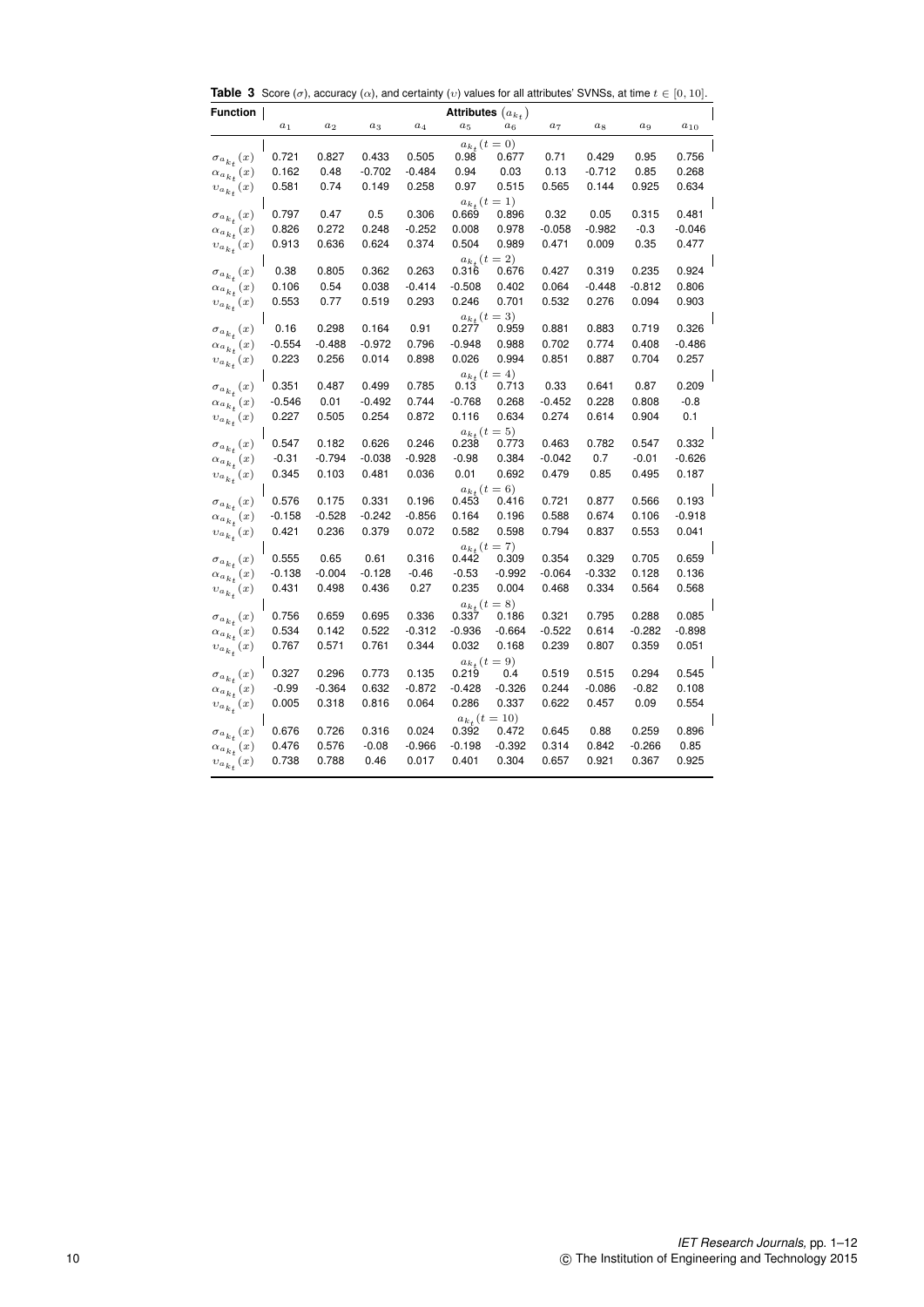**Table 4** Imprecise consequence intervals for all attributes' SVNSs, at time  $t \in$ [0, 10].

| Imprecise Consequences Set $(S_q)$ of Strategies Set $S$ |                |                         |                |                        |  |  |  |  |  |  |  |
|----------------------------------------------------------|----------------|-------------------------|----------------|------------------------|--|--|--|--|--|--|--|
| $s_{\mathfrak{q}_1}$                                     | $s_{q_2}$      | $s_{q_3}$               | $s_{q_4}$      | $s_{\rm \, q_{\rm \,}$ |  |  |  |  |  |  |  |
| $s_{q_6}$                                                | $s_{q_7}$      | $s_{q_8}$               | $s_{q9}$       | $s_{q_{10}}$           |  |  |  |  |  |  |  |
|                                                          |                | $t=0$                   |                |                        |  |  |  |  |  |  |  |
| 0.581                                                    | 0.74           | 0.149                   | 0.258          | 0.97                   |  |  |  |  |  |  |  |
| 0.515                                                    | 0.565          | 0.144                   | 0.925          | 0.634                  |  |  |  |  |  |  |  |
|                                                          |                | $t=1$                   |                |                        |  |  |  |  |  |  |  |
| 0.753, 0.797                                             | [0.47, 0.711]  | [0.5, 0.666]            | [0.306, 0.526] | [0.336, 0.669]         |  |  |  |  |  |  |  |
| 0.756, 0.896                                             | [0.32, 0.641]  | [0.05, 0.295]<br>$t=2$  | [0.315, 0.485] | [0.481, 0.489]         |  |  |  |  |  |  |  |
| [0.38, 0.691]                                            | [0.555.0.805]  | [0.362, 0.663]          | [0.263, 0.461] | [0.316, 0.345]         |  |  |  |  |  |  |  |
| [0.592, 0.676]                                           | [0.427, 0.615] | [0.319, 0.383]          | [0.223, 0.235] | [0.613, 0.924]         |  |  |  |  |  |  |  |
|                                                          |                | $t=3$                   |                |                        |  |  |  |  |  |  |  |
| [0.16, 0.47]                                             | [0.298.0.377]  | [0.164, 0.188]          | [0.621, 0.91]  | [0.091, 0.277]         |  |  |  |  |  |  |  |
| [0.7, 0.959]                                             | [0.587, 0.881] | [0.633, 0.883]          | [0.553, 0.719] | [0.326, 0.35]          |  |  |  |  |  |  |  |
|                                                          |                | $t=4$                   |                |                        |  |  |  |  |  |  |  |
| [0.285.0.351]                                            | [0.487, 0.519] | [0.173.0.499]           | [0.711, 0.785] | [0.13, 0.358]          |  |  |  |  |  |  |  |
| [0.466.0.713]                                            | [0.33, 0.369]  | [0.511, 0.641]<br>$t=5$ | [0.669, 0.87]  | [0.209, 0.258]         |  |  |  |  |  |  |  |
| [0.246, 0.547]                                           | [0.182, 0.289] | [0.348.0.626]           | [0.135.0.246]  | [0.109, 0.238]         |  |  |  |  |  |  |  |
| [0.483, 0.773]                                           | [0.463, 0.509] | [0.685, 0.782]          | [0.446, 0.547] | [0.251, 0.332]         |  |  |  |  |  |  |  |
|                                                          |                | $t=6$                   |                |                        |  |  |  |  |  |  |  |
| [0.319.0.576]                                            | [0.175.0.473]  | [0.331, 0.507]          | [0.196, 0.233] | [0.453, 0.656]         |  |  |  |  |  |  |  |
| [0.416.0.715]                                            | [0.671, 0.721] | [0.572, 0.877]          | [0.505, 0.566] | [0.193, 0.195]         |  |  |  |  |  |  |  |
|                                                          |                | $t=7$                   |                |                        |  |  |  |  |  |  |  |
| [0.353, 0.555]                                           | [0.347, 0.65]  | [0.304, 0.61]           | [0.316.0.377]  | [0.204, 0.442]         |  |  |  |  |  |  |  |
| [0.03, 0.309]                                            | [0.354, 0.604] | [0.329, 0.45]           | [0.381, 0.705] | [0.432, 0.659]         |  |  |  |  |  |  |  |
| [0.6, 0.756]                                             | [0.435, 0.659] | $t=8$<br>[0.653, 0.695] | [0.336.0.456]  | [0.039, 0.337]         |  |  |  |  |  |  |  |
| [0.186.0.371]                                            | [0.321, 0.331] | [0.614, 0.795]          | [0.288, 0.524] | [0.085, 0.316]         |  |  |  |  |  |  |  |
|                                                          |                | $t=9$                   |                |                        |  |  |  |  |  |  |  |
| [0.013, 0.327]                                           | [0.296.0.462]  | [0.649, 0.773]          | [0.135, 0.283] | [0.219, 0.496]         |  |  |  |  |  |  |  |
| [0.383, 0.4]                                             | [0.519, 0.644] | [0.428, 0.515]          | [0.159, 0.294] | [0.527, 0.545]         |  |  |  |  |  |  |  |
|                                                          |                | $t=10$                  |                |                        |  |  |  |  |  |  |  |
| [0.641,0.676]                                            | [0.658, 0.726] | [0.316, 0.631]          | [0.024, 0.332] | [0.392, 0.476]         |  |  |  |  |  |  |  |
| [0.266,0.472]                                            | [0.564.0.645]  | [0.681, 0.88]           | [0.259.0.564]  | [0.671, 0.896]         |  |  |  |  |  |  |  |

**Table 5** Imprecise consequence intervals medians for at time  $t$ , for each  $a_{k_t}$ .

| Time $(t)$ | Imprecise Consequence Median Values ( $s_{q_k}^-$ ) for $a_{k_t}$ at Time $t$ |           |           |           |           |           |           |           |             |                  |  |  |
|------------|-------------------------------------------------------------------------------|-----------|-----------|-----------|-----------|-----------|-----------|-----------|-------------|------------------|--|--|
|            | $s_{q_1}^-$                                                                   | $s_{q_2}$ | $s_{q_3}$ | $s_{q_4}$ | $s_{q_5}$ | $s_{q_6}$ | $s_{q_7}$ | $s_{q_8}$ | $s_{q_9}^-$ | $s_{q_{10}}^{-}$ |  |  |
| $t=0$      | 0.581                                                                         | 0.74      | 0.149     | 0.258     | 0.97      | 0.515     | 0.565     | 0.144     | 0.925       | 0.634            |  |  |
| $t=1$      | 0.775                                                                         | 0.59      | 0.583     | 0.416     | 0.503     | 0.826     | 0.481     | 0.172     | 0.4         | 0.485            |  |  |
| $t=2$      | 0.536                                                                         | 0.68      | 0.512     | 0.362     | 0.33      | 0.634     | 0.521     | 0.351     | 0.229       | 0.768            |  |  |
| $t=3$      | 0.315                                                                         | 0.338     | 0.176     | 0.766     | 0.184     | 0.829     | 0.734     | 0.758     | 0.636       | 0.338            |  |  |
| $t=4$      | 0.318                                                                         | 0.503     | 0.336     | 0.748     | 0.244     | 0.59      | 0.35      | 0.576     | 0.77        | 0.233            |  |  |
| $t=5$      | 0.396                                                                         | 0.236     | 0.487     | 0.19      | 0.174     | 0.628     | 0.486     | 0.734     | 0.497       | 0.292            |  |  |
| $t=6$      | 0.448                                                                         | 0.324     | 0.419     | 0.215     | 0.554     | 0.566     | 0.696     | 0.724     | 0.536       | 0.194            |  |  |
| $t=7$      | 0.454                                                                         | 0.498     | 0.457     | 0.347     | 0.323     | 0.169     | 0.479     | 0.39      | 0.543       | 0.546            |  |  |
| $t=8$      | 0.678                                                                         | 0.547     | 0.674     | 0.396     | 0.188     | 0.278     | 0.326     | 0.704     | 0.406       | 0.2              |  |  |
| $t=9$      | 0.17                                                                          | 0.379     | 0.711     | 0.209     | 0.358     | 0.392     | 0.582     | 0.472     | 0.226       | 0.536            |  |  |
| $t=10$     | 0.659                                                                         | 0.692     | 0.474     | 0.178     | 0.434     | 0.369     | 0.604     | 0.78      | 0.412       | 0.784            |  |  |

**Table 6** Imprecise consequence weight values at time  $t$  for each  $a_{k_t}$ , obtained via the normalization of the imprecise consequence values of  $a_{k_t}$  for each  $t$ .

| Time $(t)$ | Imprecise Consequence Weighted Values $(s_{q_k})$ for $a_{k_t}$ at Time t |           |           |           |           |           |           |           |           |              |       |  |
|------------|---------------------------------------------------------------------------|-----------|-----------|-----------|-----------|-----------|-----------|-----------|-----------|--------------|-------|--|
|            | $s_{q_1}$                                                                 | $s_{q_2}$ | $s_{q_3}$ | $s_{q_4}$ | $s_{q_5}$ | $s_{q_6}$ | $s_{q_7}$ | $s_{q_8}$ | $s_{q_9}$ | $s_{q_{10}}$ | $k=1$ |  |
| $t=0$      | 0.106                                                                     | 0.135     | 0.027     | 0.047     | 0.177     | 0.094     | 0.103     | 0.026     | 0.169     | 0.116        | 1.00  |  |
| $t=1$      | 0.148                                                                     | 0.113     | 0.111     | 0.08      | 0.096     | 0.158     | 0.092     | 0.033     | 0.076     | 0.093        | 1.00  |  |
| $t=2$      | 0.109                                                                     | 0.138     | 0.104     | 0.074     | 0.067     | 0.129     | 0.106     | 0.071     | 0.047     | 0.156        | 1.00  |  |
| $t=3$      | 0.062                                                                     | 0.067     | 0.035     | 0.151     | 0.036     | 0.163     | 0.145     | 0.149     | 0.125     | 0.067        | 1.00  |  |
| $t=4$      | 0.068                                                                     | 0.108     | 0.072     | 0.16      | 0.052     | 0.126     | 0.075     | 0.123     | 0.165     | 0.05         | 1.00  |  |
| $t=5$      | 0.096                                                                     | 0.057     | 0.118     | 0.046     | 0.042     | 0.152     | 0.118     | 0.178     | 0.121     | 0.071        | 1.00  |  |
| $t=6$      | 0.096                                                                     | 0.069     | 0.09      | 0.046     | 0.118     | 0.121     | 0.149     | 0.155     | 0.115     | 0.041        | 1.00  |  |
| $t=7$      | 0.108                                                                     | 0.118     | 0.109     | 0.083     | 0.077     | 0.04      | 0.114     | 0.093     | 0.129     | 0.13         | 1.00  |  |
| $t=8$      | 0.154                                                                     | 0.124     | 0.153     | 0.09      | 0.043     | 0.063     | 0.074     | 0.16      | 0.092     | 0.045        | 1.00  |  |
| $t=9$      | 0.042                                                                     | 0.094     | 0.176     | 0.052     | 0.089     | 0.097     | 0.144     | 0.117     | 0.056     | 0.133        | 1.00  |  |
| $t=10$     | 0.122                                                                     | 0.128     | 0.088     | 0.033     | 0.081     | 0.069     | 0.112     | 0.145     | 0.076     | 0.146        | 1.00  |  |